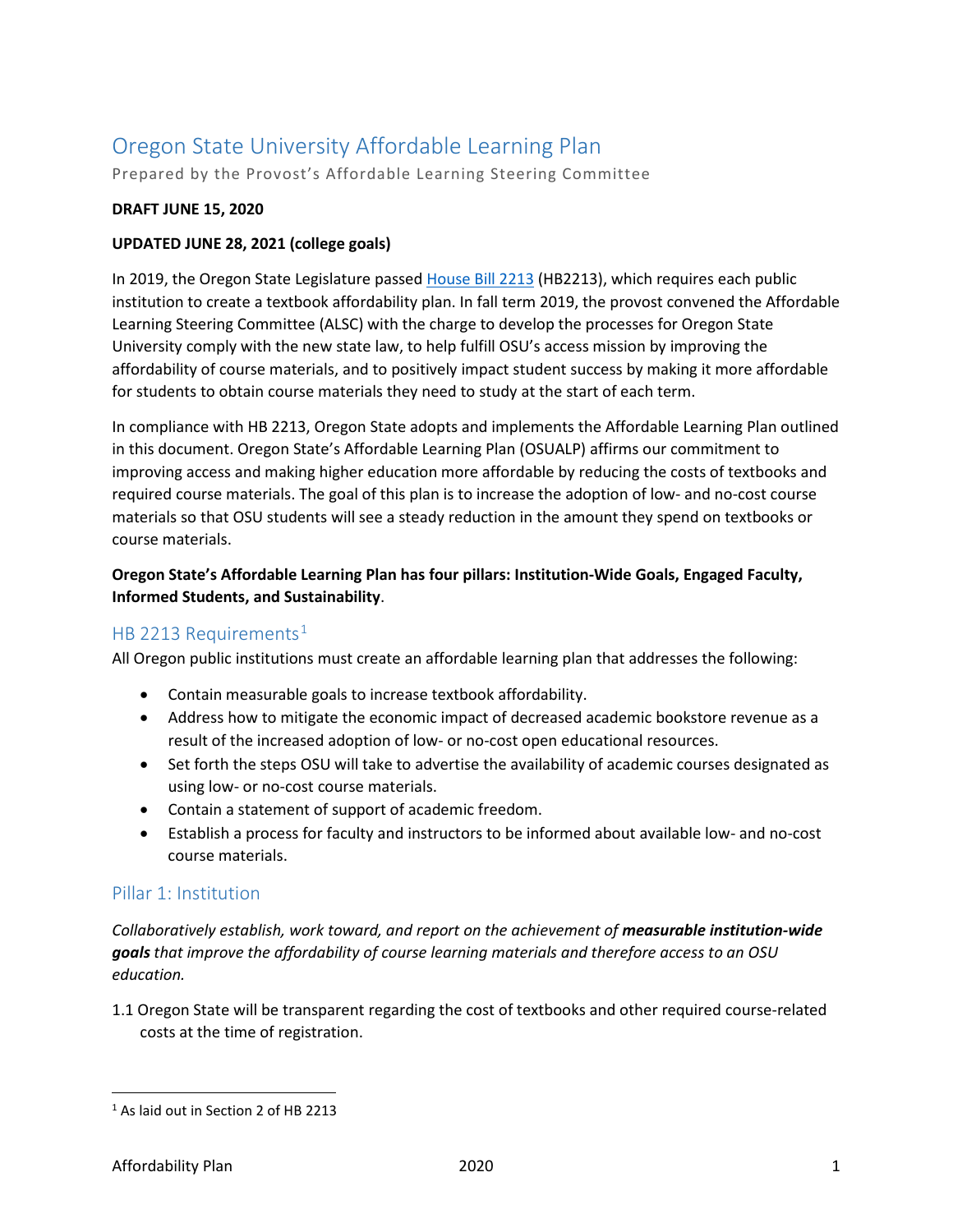- 1.1.1 Oregon State faculty will report all required course materials, including items such as clickers, lab kits, software, proctoring fees or other items students must purchase by using the course materials reporting process through the Beaver Store requisition form.
- 1.1.2 To make savings calculations transparent, Oregon State will adopt and publish a clear and transparent formula for calculating savings/cost avoidance
- 1.1.3 Each college will set a goal for a certain threshold of courses use low- and no-cost course materials. *For example, 25% of the courses offered by the College of Agriculture will use low- or no-cost course materials by fall term, 2023*.
- 1.2 Oregon State will regularly gather data from faculty and students through surveys about use, satisfaction, and quality of affordable learning materials; student learning; and cost savings.
- 1.3 The ASLC will report semi-annually to the Oregon State community and to the Higher Education Coordinating Committee (HECC) progress toward institution-wide goals.
- 1.4 Oregon State will track and share publicly with the Oregon State community data and metrics that contribute to the affordability of course materials, such as the following: the numbers of open educational resources adopted, adapted, and authored; numbers of faculty and students engaged with or impacted by low- and no-cost course materials; faculty and student satisfaction with lowand no-cost course materials; student success rates related to low- and no-cost course materials; Human Services Resource Center (HRSC) and library course materials usage data; economic impact on the OSU Beaver Store, and totals of course sections with first day access to course materials.

## Pillar 2: Engaged Faculty

*Provide support for faculty to adapt, create, and share affordable course learning materials when appropriate in keeping with the institution's land grant mission.*

- 2.1 Oregon State will increase the number of instructional faculty members reporting course materials through the Beaver Store process and will reach the 100% threshold for course section reporting by 2025.
- 2.2 Each college and administrative faculty or student support unit will designate an Affordable Learning liaison who will help to connect instructional faculty and students to low- and no-cost course material resources, such as those available from the OSU OER Unit, Beaver Store, and Library.
	- 2.2.1 Affordable Learning liaisons will meet quarterly for professional development and support for the duration of the 3-year plan. After that, the strategy will be reviewed.
- 2.3 Oregon State's OERU and Beaver Store will create and maintain an online guide that assists faculty in reporting course materials through the Beaver Store process.
- 2.4 The ALSC will do outreach to colleges, support units, and other Oregon State community members on a periodic basis, such as presentations at faculty meetings, Faculty Senate, email messages distributed through Inform lists, and information shared via institutional media outlets.
- 2.5 Oregon State will recognize faculty and department efforts in implementing low or no-cost learning materials in their courses through a variety of mean, including awards and stipends.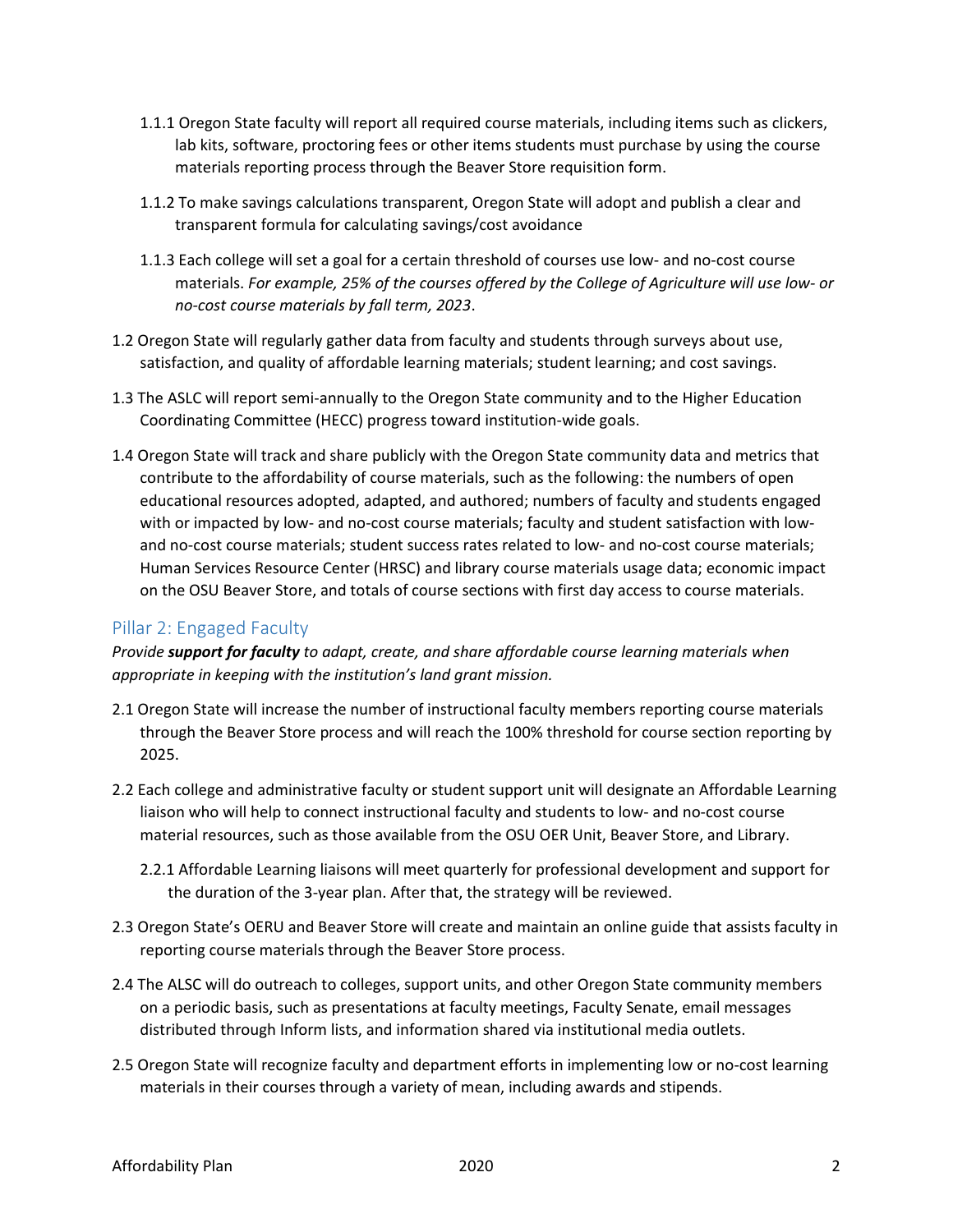- 2.6 Oregon State will update its current intellectual property policy to reflect copyright-ownership by faculty of instructional materials in order to promote the adaptation of existing and authorship of new OER by Oregon State faculty.
- 2.7 Oregon State will adopt a statement of support of academic freedom in relation to the selection of appropriate course materials.

Suggested wording:

*Oregon State University affirms the AAUP's statement of academic freedom. Faculty, including instructors, have the right to teach and address controversial issues relevant to the subject matter of the course they teach and educational activities they conduct. As part of academic freedom, faculty have the right to choose instructional materials and content, subject to faculty and academic units' oversight of curriculum and instructional materials, university policy, state law, and federal law.* 

*Efforts to make affordable learning materials available to students should not abridge the right for faculty to select high-quality, inclusive course materials for the classes they teach. In addition, efforts to make affordable learning materials available to students should respect the rights of faculty and instructors to their own intellectual property, including course materials that they create.*

#### Pillar 3: Informed Students

*Communicate the availability of courses designated as low- or no-cost in a timely manner to inform students and enable sound financial decisions that affect their health and well-being.* 

- 3.1 Oregon State will improve the visibility of low and no-cost course materials sections in application or resources anywhere students can access course schedule information.
- 3.2 The ALSC will communicate the availability of low- and no-cost sections through student channels such as ASOSU, Advising, Valley Library, and HSRC, among others.
- 3.3 See also 1.1 and 1.1.1

#### Pillar 4: Sustainability

*Review and revise the Affordable Learning Plan on a regular basis as technologies, resources, and economic conditions change to ensure sustained progress.*

- 4.1 Oregon State will re-evaluate, assess, and, if needed, adjust this plan as technologies, resources, legislation, and economic conditions change. The ALSC will review and update Oregon State's affordable learning plan every four years, in coordination with biannual HECC reporting requirements.
- 4.2 Oregon State will communicate and affirm that the OSU Beaver Store is the preferred choice for distributing course content.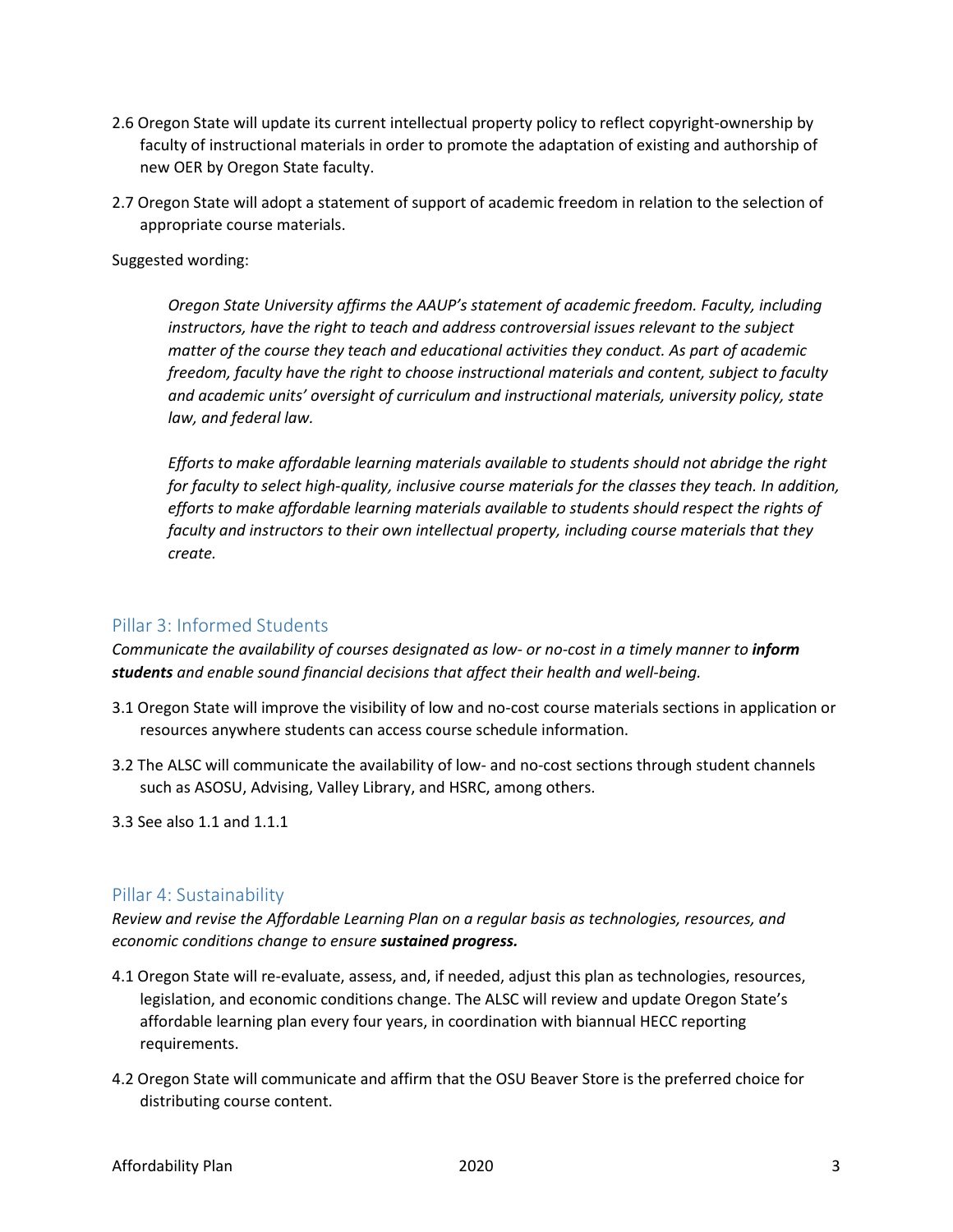- 4.3 To mitigate the impact of the Affordable Learning Plan on the OSU Beaver Store, Oregon State will investigate the adoption of tools and procedures that center the Beaver Store as the resources for locating and acquiring course materials.
- 4.4 Oregon State will provide continuing education/professional development for faculty to promote and support the development and adoption of open educational resources.
- 4.5 Oregon State will encourage and offer suggestions to departments on how to address the role of open educational resources (OER) in their tenure and promotion requirements including how OER are evaluated in the tenure and promotion process and appropriate wording for promotion and tenure documents.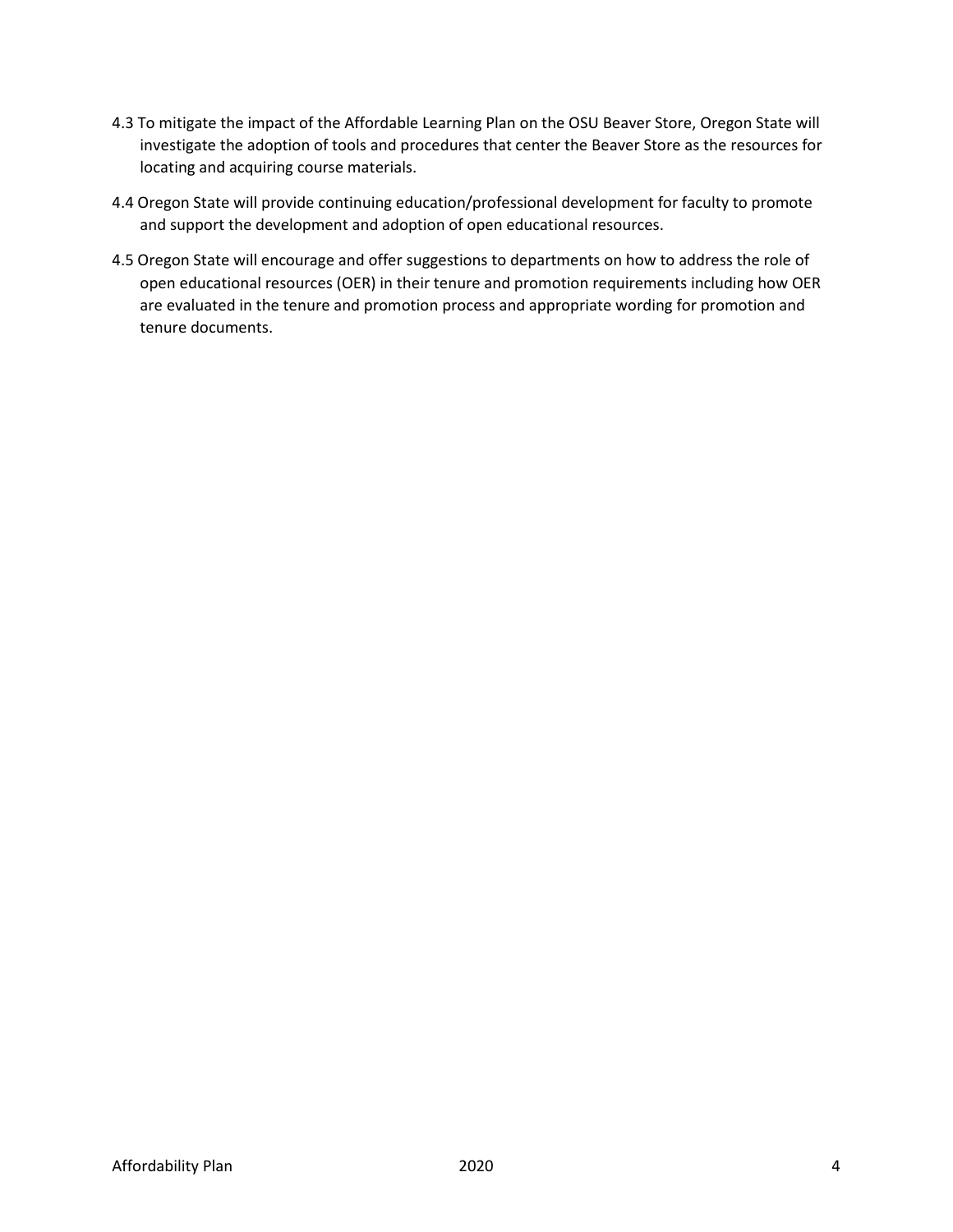# Appendix A: HB 2213 Requirements

All Oregon public institutions must create an affordable learning plan that addresses the following:

- Contain measurable goals to increase textbook affordability.
- Address how to mitigate the economic impact of decreased academic bookstore revenue as a result of the increased adoption of low- or no-cost open educational resources.
- Set forth the steps OSU will take to advertise the availability of academic courses designated as using low- or no-cost course materials.
- Contain a statement of support of academic freedom.
- Establish a process for faculty and instructors to be informed about available low- and no-cost course materials.

In addition, the ALSC anticipates three additional needs:

- That OSU will be required to report on the Affordable Learning Plan and progress toward meeting our goals to the HECC on a regular and ongoing basis.
- That OSU will need to strategize ways to overcome course-cost related affordability barriers *other* than textbooks, such as clickers and proctoring for online students.
- That a long-term Affordable Learning Plan will require a periodic revision of measurable goals to keep pace with market realities, development of low- and no-cost resources, and evolving student needs.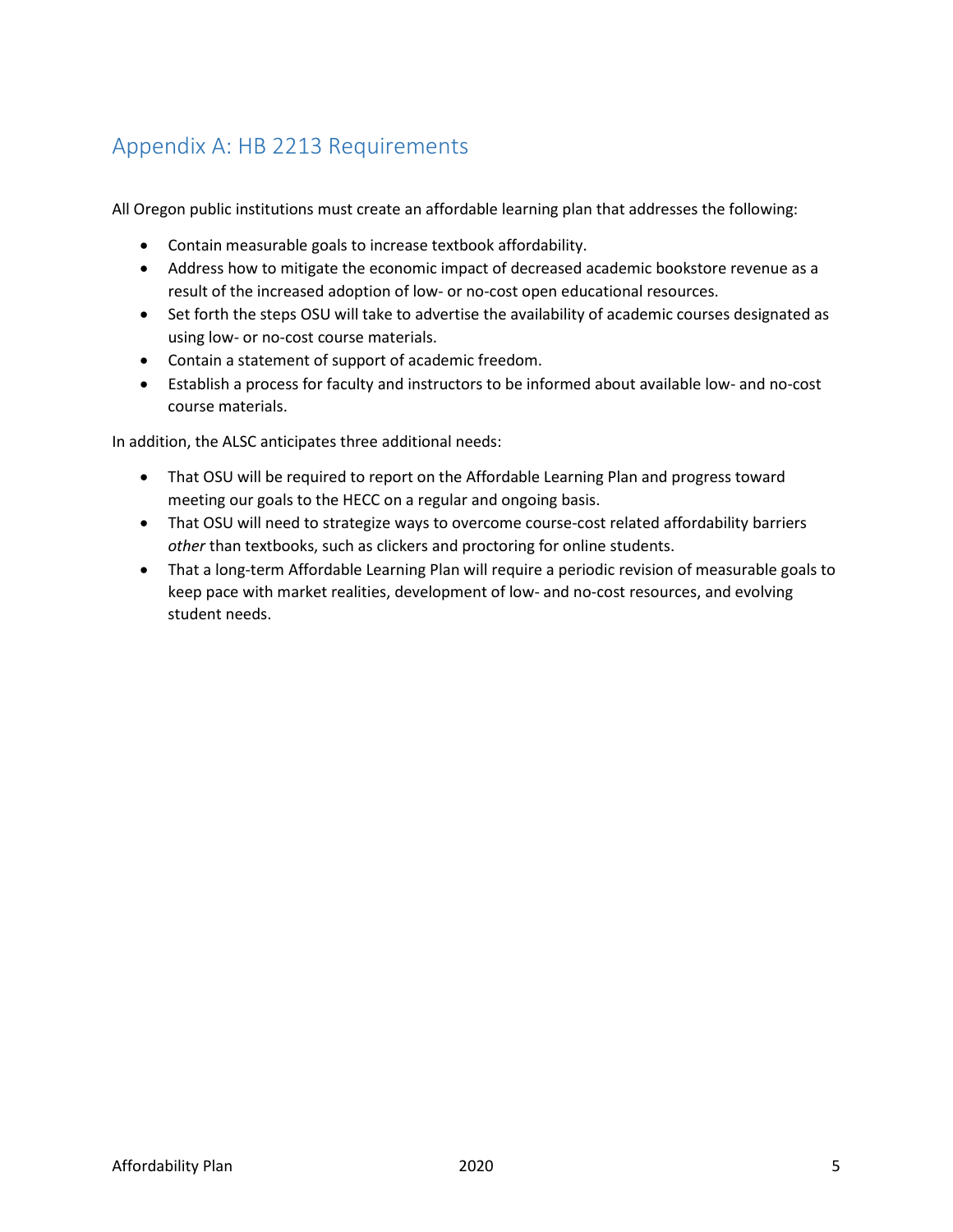# Appendix B: Metrics

This list represents the type of data OSU is or will need to gather in order to measure growth towards our goals.

#### **Utilization of OER/Unizin/Inclusive Access in Oregon State F2F and Ecampus courses**

- Student savings/cost avoidance
- Number of students impacted
- Number of courses (sections) using affordable learning materials
- Number of sections designated low cost courses
- Number of sections designated no cost courses
- Enrollment numbers for each section
- Total number of reporting faculty/ Total number of sections

#### **Faculty Engagement**

- Number of OERs adapted, adopted and/or authored
- Faculty awareness of affordable learning materials
- Instructor satisfaction with quality, inclusivity, and effectiveness of affordable learning materials
- Faculty expressing interest in affordable learning materials
- Faculty reviews of OER textbooks or other affordable learning materials
- Emails, workshop attendance

#### **Student Success**

- DFW rates pre and post affordable learning material adoption
- Student satisfaction with quality, inclusivity and effectiveness of affordable learning materials
- Student engagement with materials Learning Analytics
- Number of students with  $1<sup>st</sup>$  day access to course materials
- Retention
- Usage data from HSRC, the library and other support service areas on laptops, equipment, textbooks, etc.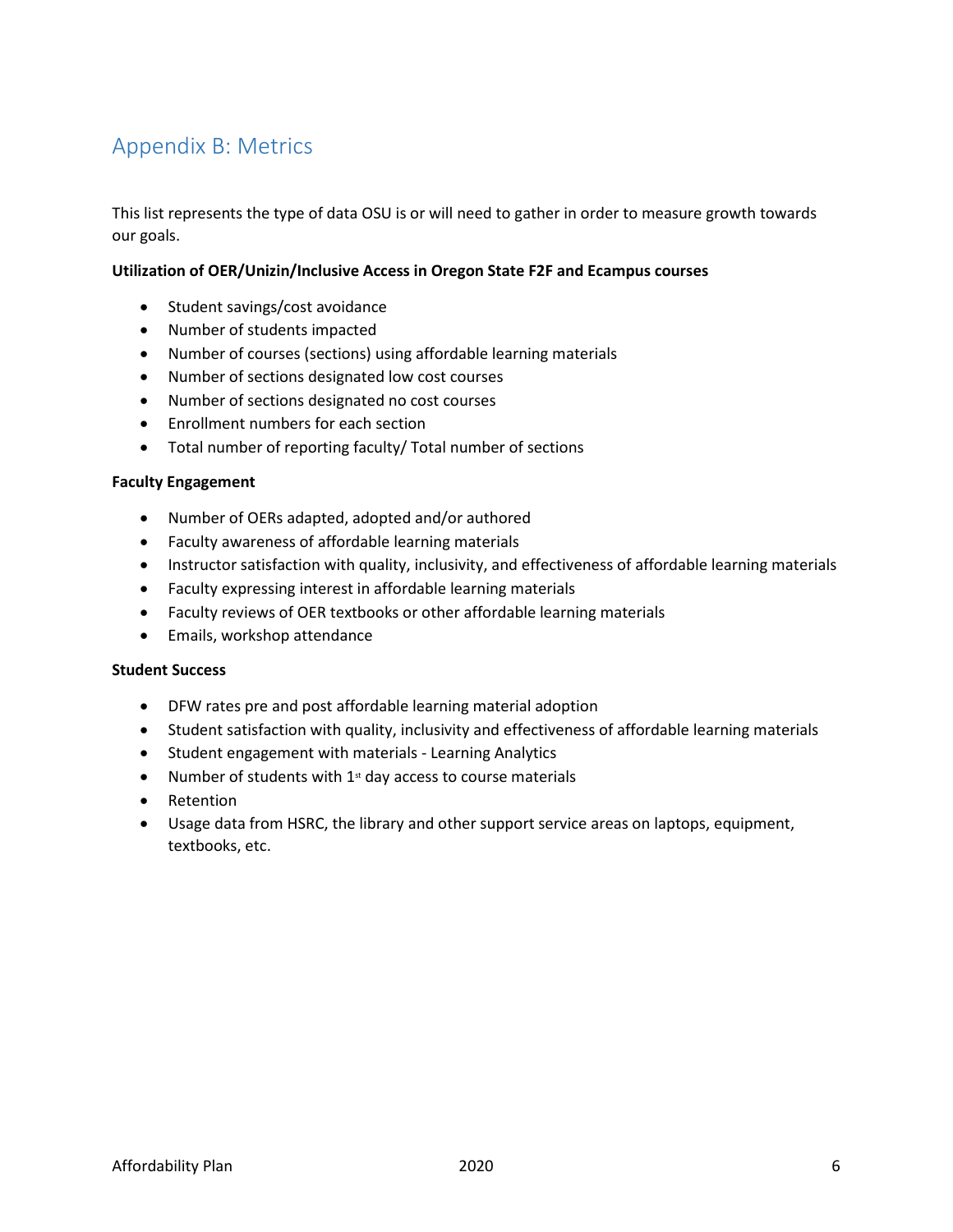# Appendix C: How the Affordable Learning Plan was created

A university-wide initiative that sets out to achieve real and measurable impacts for students requires input and collaboration from a wide variety of stakeholders. The process used to develop OSU's Affordable Learning Plan began with the provost convening stakeholders from the OSU community, including faculty, student, and staff representation including OSU Beaver Store staff.

Stefanie Buck, director of OSU's Open Educational Resource Unit, provided leadership for the committee, and Staci Beymer provided administrative support. The ALSC studied HB 2213 and collaborated on a draft plan in fall term 2019. In winter 2020, the committee held a variety of outreach sessions to share the draft plan and collect feedback. In spring 2020, the ALSC presented the plan for approval to the provost and Faculty Senate Executive Committee.

#### **Proposal to Form an Affordable Learning Steering Committee**

#### **June 21, 2019**

#### **Prepared by Stefanie Buck, Director of the Ecampus Open Educational Resource Unit**

The State of Oregon has recognized that textbook and other learning materials affordability is a serious issue. In the past five years, the Oregon Legislature has passed legislation regarding affordable learning with several House Bills. This proposal recommends that the University Administration create an institution-wide **Affordable Learning Steering Committee** to coordinate efforts across the university to meet the legislative requirements regarding the costs of course materials, to reduce the costs of all course materials for OSU students, and to improve student success.

#### **Summary of State Law Regarding Course Material Affordability**

[HB 2871](https://olis.leg.state.or.us/liz/2015R1/Downloads/MeasureDocument/HB2871/Enrolled) (2015) requires, among other things, that all Oregon public universities and colleges designate **no-cost and low-cost courses** at the point of registration so that students may determine the cost of the course prior to enrolling. This data must be reported to Higher Education Coordinating Commission annually.

## [HB 2213](https://olis.leg.state.or.us/liz/2019R1/Downloads/MeasureDocument/HB2213) (2019) requires that all public institutions of higher education have a **textbook affordability plan**. This includes the following:

- Contain measurable goals for increasing textbook affordability.
- Address how to best mitigate the economic impact of decreased academic bookstore revenue as a result of the increased adoption of low-cost or no-cost open educational resources.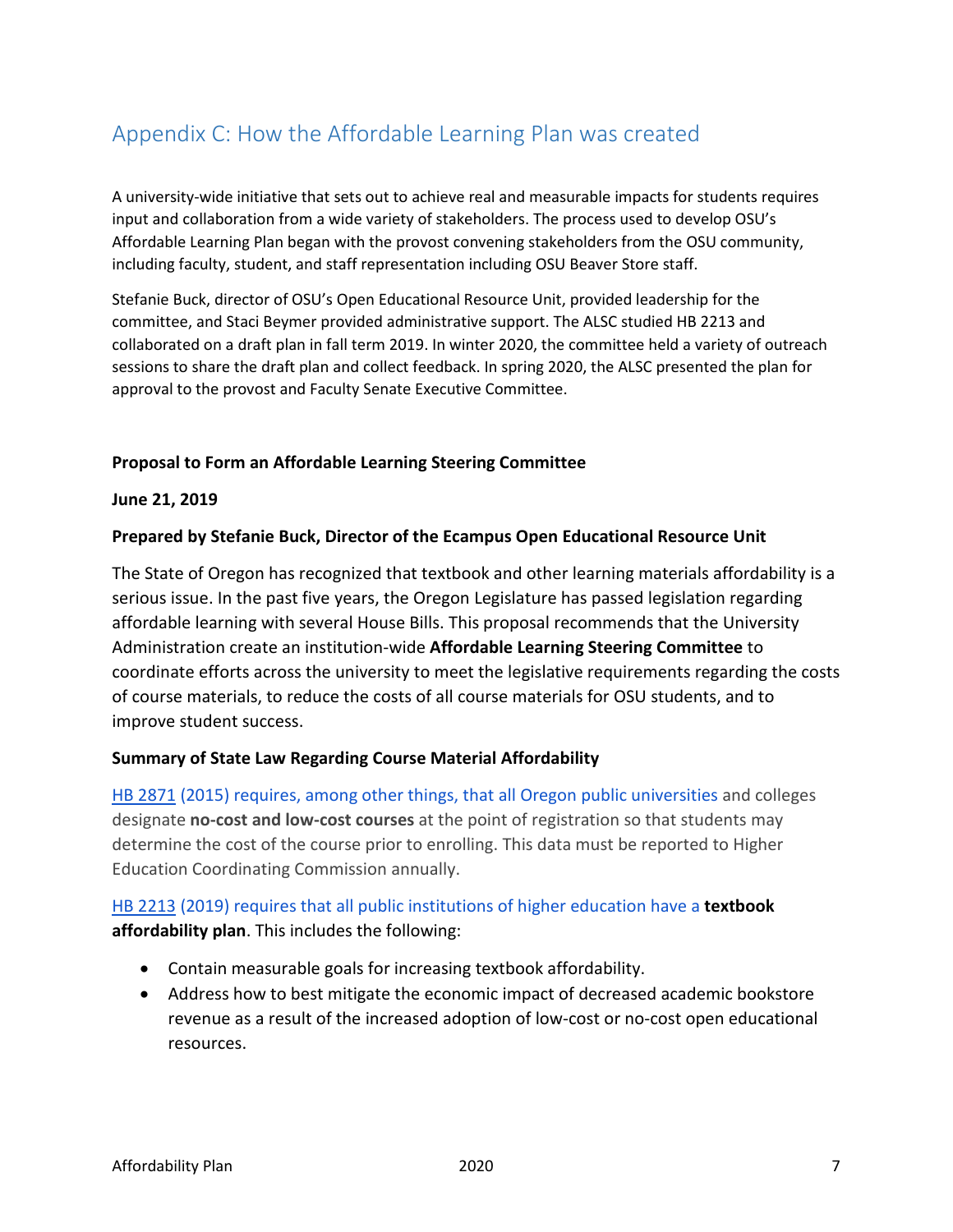- Set forth the steps the community college or public university will take to advertise the availability of academic courses designated as using low-cost or no-cost course materials under ORS 348.757.
- Contain a statement of support for the academic freedom of faculty and instructors to select high-quality course materials for courses taught by the faculty and instructors.
- Establish a process for faculty and instructors to be informed about available low-cost and no-cost course materials.

The requirements of the House Bills do not sunset for the institution.

#### **Why a Steering Committee?**

While open educational resources such as open textbooks can play a significant role in helping reduce student costs, the OER unit is only one of many units on campus that can and do work to reduce student costs. In order for Oregon State University to meet the requirements of both House Bills, the institution needs to have a steering committee, team or taskforce to draft, implement, and monitor an Affordable Learning plan for Oregon State University. This includes

- Creating no and low-cost designations in the course catalog requires the combined work of the OER unit, the Beaver Store (Bookstore) and the Office of the Registrar. This requirement was implemented at Oregon State in winter 2019 but will require additional monitoring and data gathering from a variety of sources. This group would also remind faculty to submit their course materials to the OSU Bookstore so that we can get a more accurate count of the low and no-cost courses.
- Creating measurable goals for increasing textbook affordability is a campus-wide concern and includes multiple partners such as the OSU Bookstore, Office of the Registrar, Office of Institutional Research, and the Library. To do this successfully the institution needs an agreed upon formula for determining cost saving to students. Transparency about how we calculate this information is imperative.
- Making recommendations regarding other strategies or alternatives the institution should investigate to help student manage costs of their course materials. This includes access codes, clickers, calculators, digital cameras, poster printing, and other resources students need for their courses but may not be within their budget
- Developing a statement for support of Academic freedom. This will require the input from many units and will need support from Faculty Senate.

An affordable learning plan for the institution requires the following

- 1. The data the institution gathers needs to be reasonably accurate, up-to-date, transparent, and readily available.
- 2. Any outreach to faculty regarding opportunities to help save students money needs to be consistent and accurate.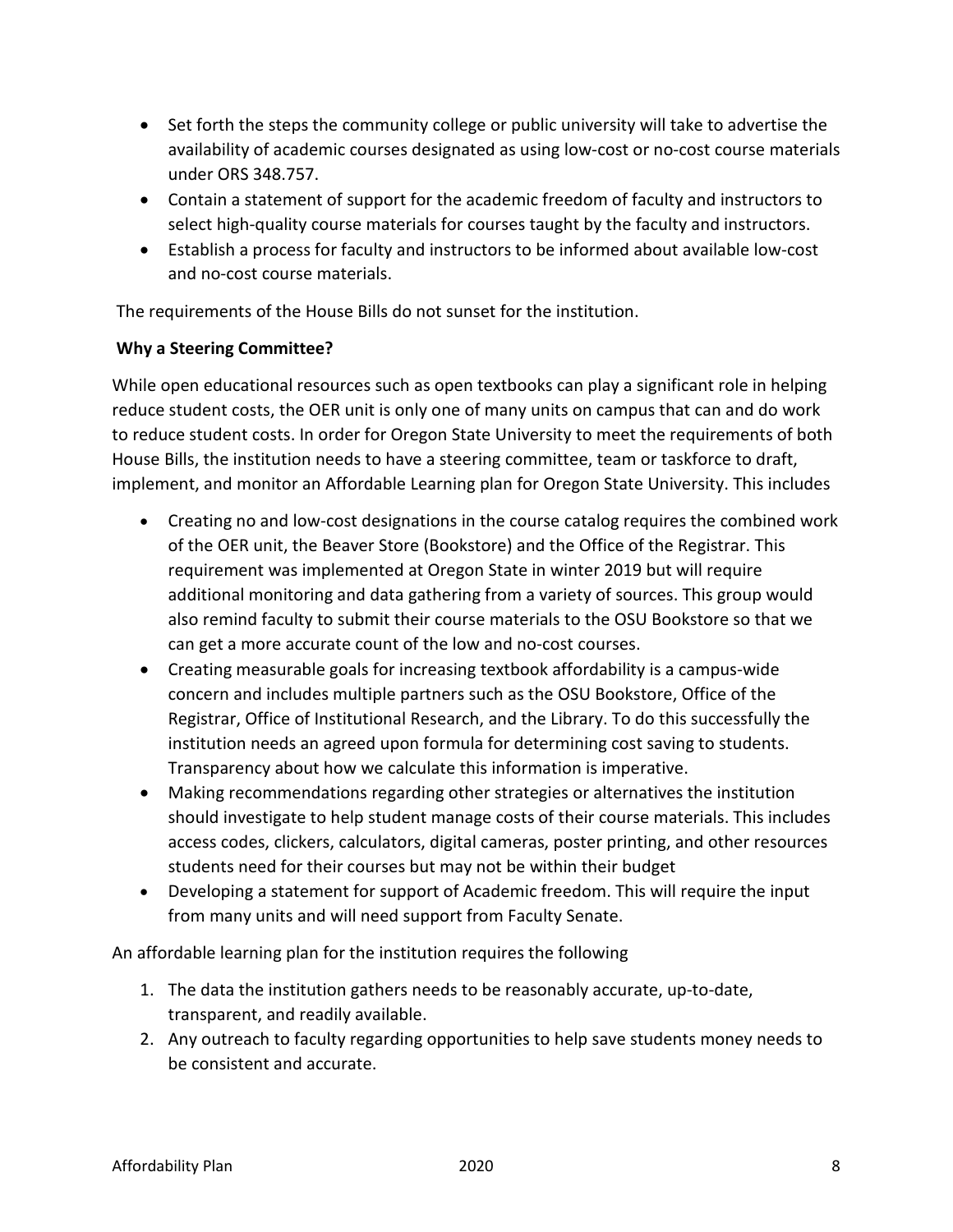- 3. There needs to be a consistent message about the university plans and priorities regarding affordable learning.
- 4. Coordination among the different units involved to reduce duplication of effort or make partnership opportunities available.

## **Not Just Textbooks**

House Bills 2871 and 2213 deal primarily with textbooks but there are often other learning materials students need to purchase for a course. A primary example of this is the Access codes students need to get to their homework platforms or exams. Another tool that can be a considerable financial burden is a laptop. In addition, there is often equipment the students need such as cameras or calculators that create an additional financial burden. While these resources may not be required for the course, they are clearly necessary for the students to be successful in the course. An institution wide steering committee can help develop appropriate measures to address these concerns.

Just as President Ray has called upon the institution to address student food insecurity, the institution must also look at other ways to reduce the cost of higher education. No student should have to choose between acquiring their learning materials and eating a healthy meal, but this is exactly what is happening. Unfortunately, the resources to help students acquire their course materials are limited, too.

#### **Suggested Team Members/Departments**

Core Member Representation (2020)

| <b>Ecampus (OER Unit)</b>                      | Stefanie Buck, Director of Open Educational Resources   |
|------------------------------------------------|---------------------------------------------------------|
| <b>Office of the Registrar</b>                 | Mike Jefferis, Associate Registrar                      |
| <b>Human Services Resource Center</b>          | Nicole Hindes, Assistant Director                       |
| <b>OSU Beaver Store</b>                        | James Howard, OSU Beaver Store Academic Materials       |
|                                                | Manager                                                 |
| <b>Faculty Senate Representative</b>           | Elizabeth Sheehan, Associate Professor, Sch of Wrtg Lit |
|                                                | & Film                                                  |
| <b>OSU Libraries and Press</b>                 | Beth Filar-Williams, Library Exp & Access Dept Head     |
| <b>Academic Technologies</b>                   | Lynn Greenough, Associate Director, Learning Platform   |
|                                                | <b>Services</b>                                         |
| <b>Academic Success Center</b>                 | Marjorie Coffey, Assistant Director                     |
| <b>OSU Administration</b>                      | Shannon Riggs, Executive Director Ecampus (Member       |
|                                                | of the Faculty Senate Executive Committee)              |
| ASOSU or other student membership <sup>2</sup> | Halli Barrios, ASOSU Chief of Staff and Jacob Dilla,    |
|                                                | Coordinator of Graduate and Corvallis Affairs           |
| <b>Information Services/Unizin Rep.</b>        | David Goodrum, Director, Academic Technology            |
| <b>OSU Cascades</b>                            | Sarah Fay Philips, Librarian                            |

<span id="page-8-0"></span> <sup>2</sup> Student representation is required by House Bill 2213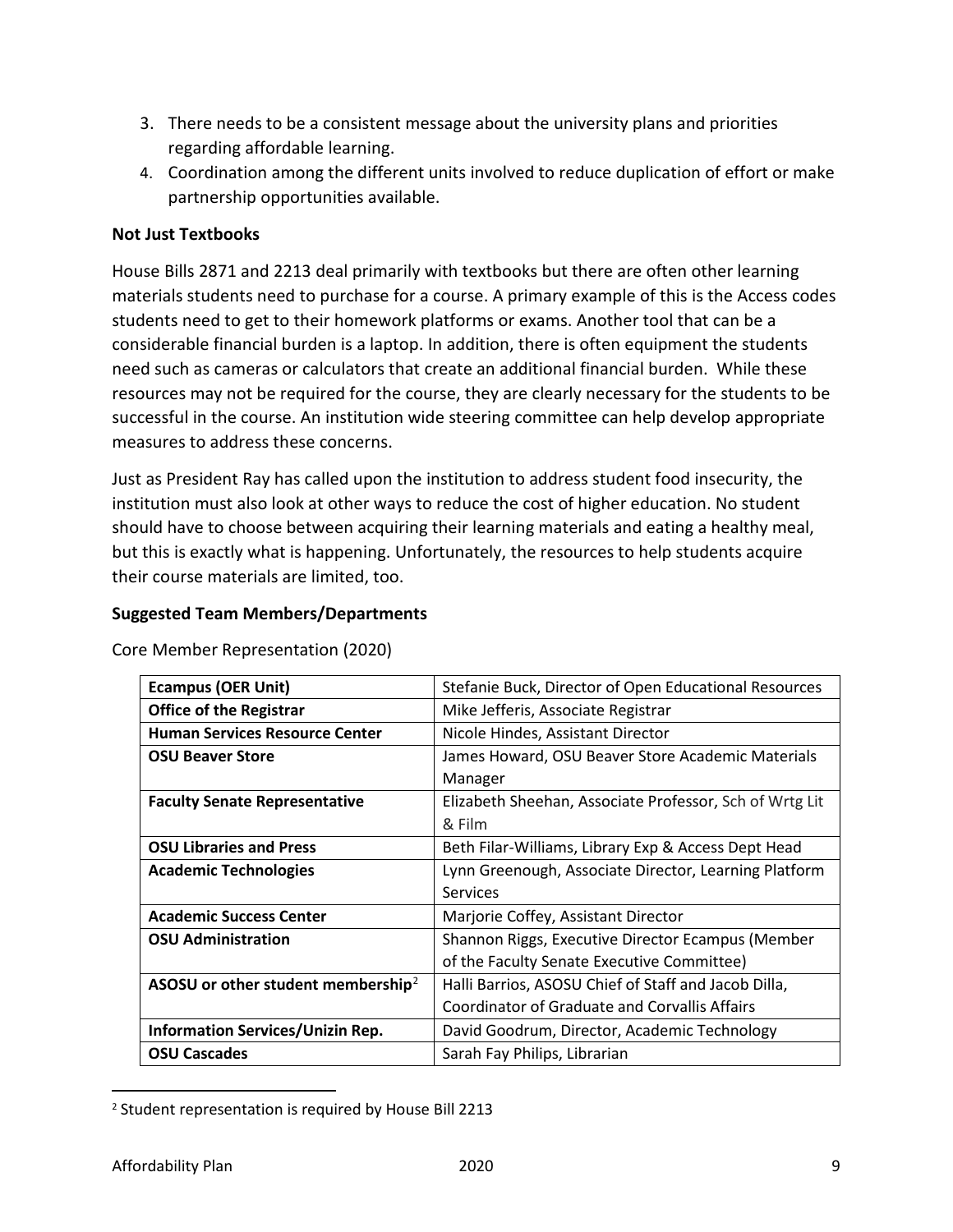Other potential members or guests

- Printing & Mailing
- General Council
- Disability Access Services
- Center for Teaching and Learning
- Curriculum Council

#### **Draft Mission/Charge**

*The mission of this affordable learning steering committee is to make higher education more accessible to students by promoting the use of high-quality, free and low-cost learning materials to meet the requirements of the state law and recommending other practices to help reduce the cost of learning materials across campus.*

- Report to OSU administration and community affordable learning efforts at Oregon **State**
- Recommend actions based on current and forthcoming legislation, student success, and savings data
- Recommend actions to reduce or eliminate the barriers that discourage the adoption of affordable learning materials
- Recommend a common formula for evaluating financial savings
- Align with the university mission and goals
- Recommend actions to institutionalize affordable learning materials

## **Task Force Meeting Schedule**

- Initially every 2 weeks
- Upon approval of the plan, monthly or quarterly

## **Oregon State Mission and Goals**

An Affordable Learning Steering Committee will help Oregon State not only comply with the state law but also to fulfill our mission and goals, as a public land-grant institution and as a leading institution of higher education. The Oregon State Strategic Plan specifically call on us to be "leaders in the delivery of education" "offer excellent education for all learners" and to be "welcoming and foster belonging and success for all." (Our Commitments)

Providing access to affordable learning materials helps us fulfill Goal 2 - Transformative education that is accessible to all learners, which emphasizes, "equity in access and achievement among learners from diverse backgrounds and the "delivery of innovative curricula by faculty who are recognized for excellence in teaching and research." Access to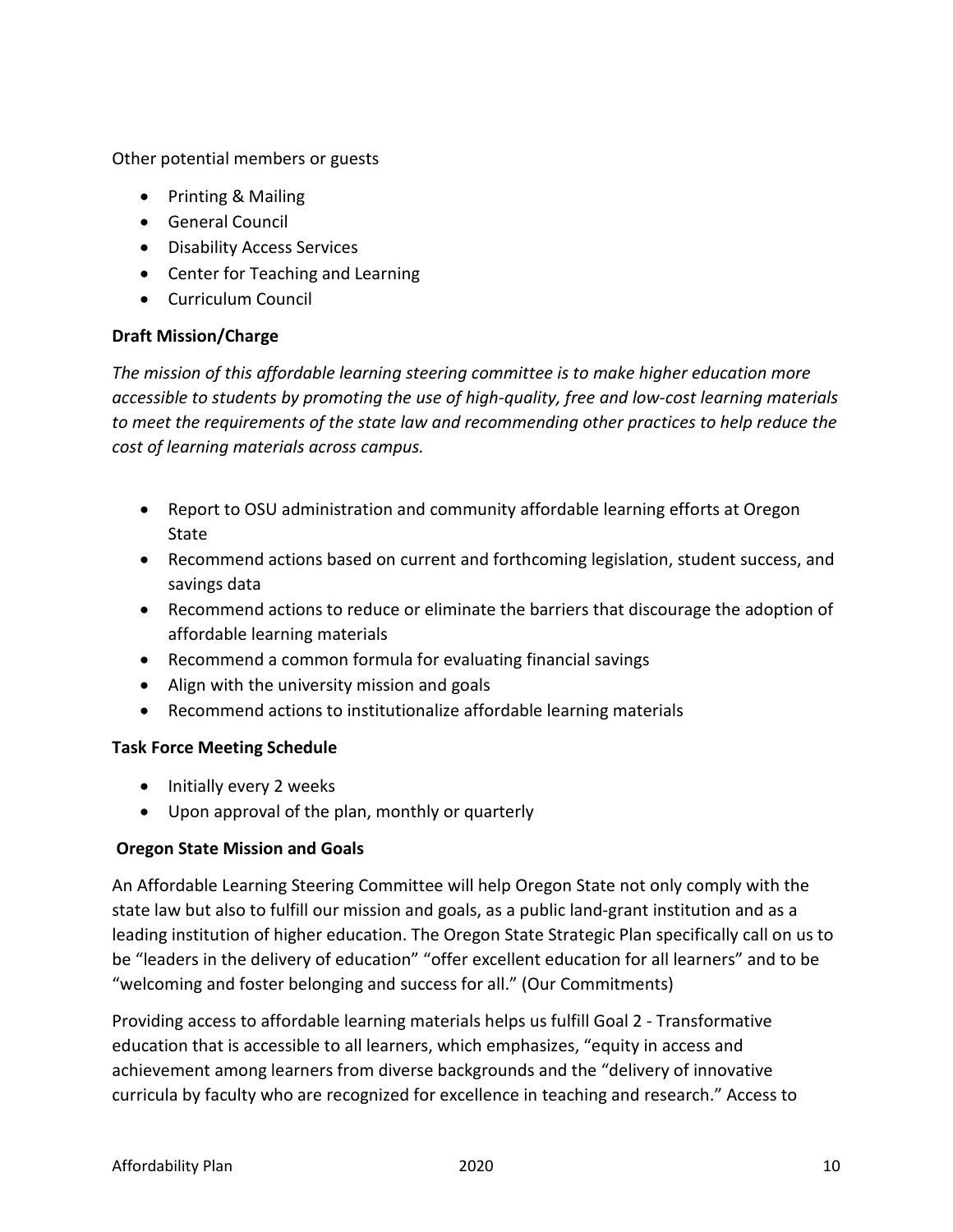affordable learning materials allows all students access to their learning materials and allow faculty flexibility to be creative in the classroom. In addition, this committee will address Goal 4 - A culture of belonging, collaboration, and innovation by insuring that everyone has equitable access and that no student is excluded from the learning community because they cannot afford course materials.

As a land grant, Oregon State also has the obligation to "promote economic, social, cultural and environmental progress for the people of Oregon, the nation and the world." To do so, we must reduce the barriers, such as the high cost of all learning materials, which prevent individuals from participating in the opportunities afforded by a higher degree.

To be successful in this endeavor, we need to look at Affordable Learning Materials in the broadest sense, considering not just the cost of required course materials but all course materials.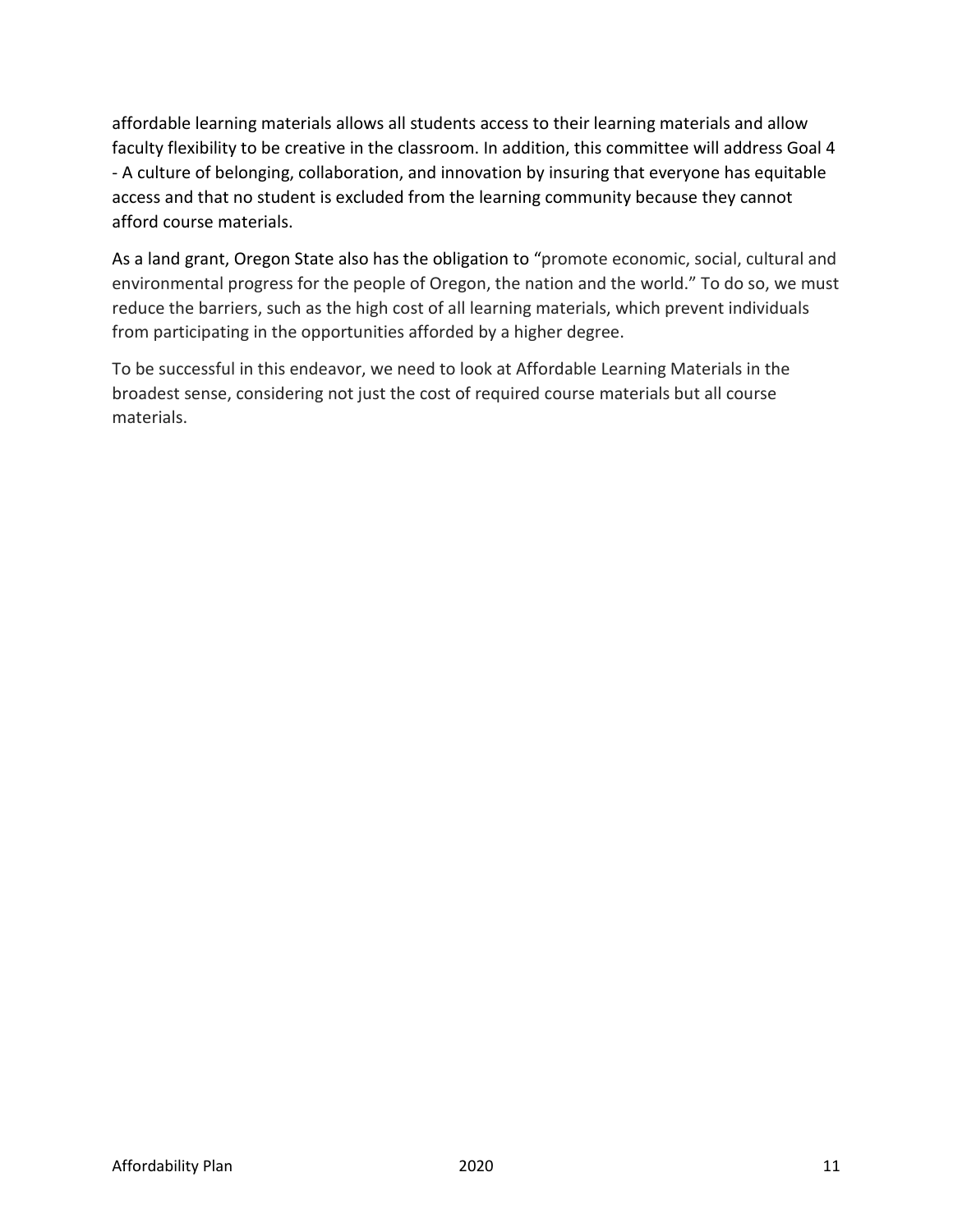# Appendix D: Accountability Chart

X=Target implementation date P=Progress towards goal C=Complete 0=Not yet started

| <b>Pillar 1: Institution Strategies</b>                                                                                                                                                                                                                                             | <b>Responsibility</b>                                                                | Other support needs                                                   | <b>Measures</b>                                                                                                            | 2020         | 2021 | 2022 | 2023         |
|-------------------------------------------------------------------------------------------------------------------------------------------------------------------------------------------------------------------------------------------------------------------------------------|--------------------------------------------------------------------------------------|-----------------------------------------------------------------------|----------------------------------------------------------------------------------------------------------------------------|--------------|------|------|--------------|
| 1.1. OSU will be transparent regarding other<br>required course-related costs at the time of<br>registration.                                                                                                                                                                       | Primary: OERU and ALSC<br><b>Supporting units: Registrar;</b><br><b>Beaver Store</b> | Faculty Senate - statement of support<br>Departments - more oversight | Policy for how to report additional course required costs.<br>100% of faculty reporting                                    | p            |      |      | $\mathsf{X}$ |
| 1.1.1 Oregon State faculty will report all<br>required course materials, including<br>items such as proctoring, clickers, lab<br>kits, software, and other items students<br>must purchase by using the course<br>materials reporting process the Beaver<br>Store requisitions form | S.A.                                                                                 | S.A.                                                                  |                                                                                                                            | $\mathsf{D}$ |      |      | $\mathsf{X}$ |
| 1.1.2. To make savings calculations<br>transparent, OSU will adopt and publish<br>a clear formula for calculating<br>savings/cost avoidance                                                                                                                                         | Primary: OERU<br>Supporting units:                                                   |                                                                       | Public website launched                                                                                                    | P.           | X    |      |              |
| 1.1.3. Each college will set a goal for a<br>certain threshold of courses use low- and<br>no-cost course materials. For example,<br>The College of Agriculture will offer 25%<br>of its courses that use low- or no-cost<br>course materials by fall term, 2023.                    | Primary: College Deans, Liaisons<br>Supporting units: OERU                           | Faculty Senate-statement of support<br>ASOSU (Student representation) | Colleges set a goal for LC/NC over the next 3 years<br>(All colleges report the percentage of LC/NC courses. -<br>11/25/20 | C            |      |      | $\mathsf{X}$ |
| 1.2. OSU will regularly gather data from<br>faculty and students through regular surveys<br>about affordable learning, student learning,<br>and cost savings.                                                                                                                       | Primary: OERU<br>Supporting units: Beaver Store,<br>ASOSU, Colleges                  | <b>Student Affairs</b>                                                | Annual faculty and student surveys<br>(To be distributed March 2022)                                                       | P            |      |      | $\mathsf{X}$ |
| 1.3. The ASLC will report to the OSU<br>community and to the HECC progress toward<br>institution-wide goals semi-annually.                                                                                                                                                          | Primary: ALSC<br>Supporting units: OERU                                              |                                                                       | Regular reports starting July 1, 2021                                                                                      | $\mathbf{0}$ | X    | X    | $\mathsf{X}$ |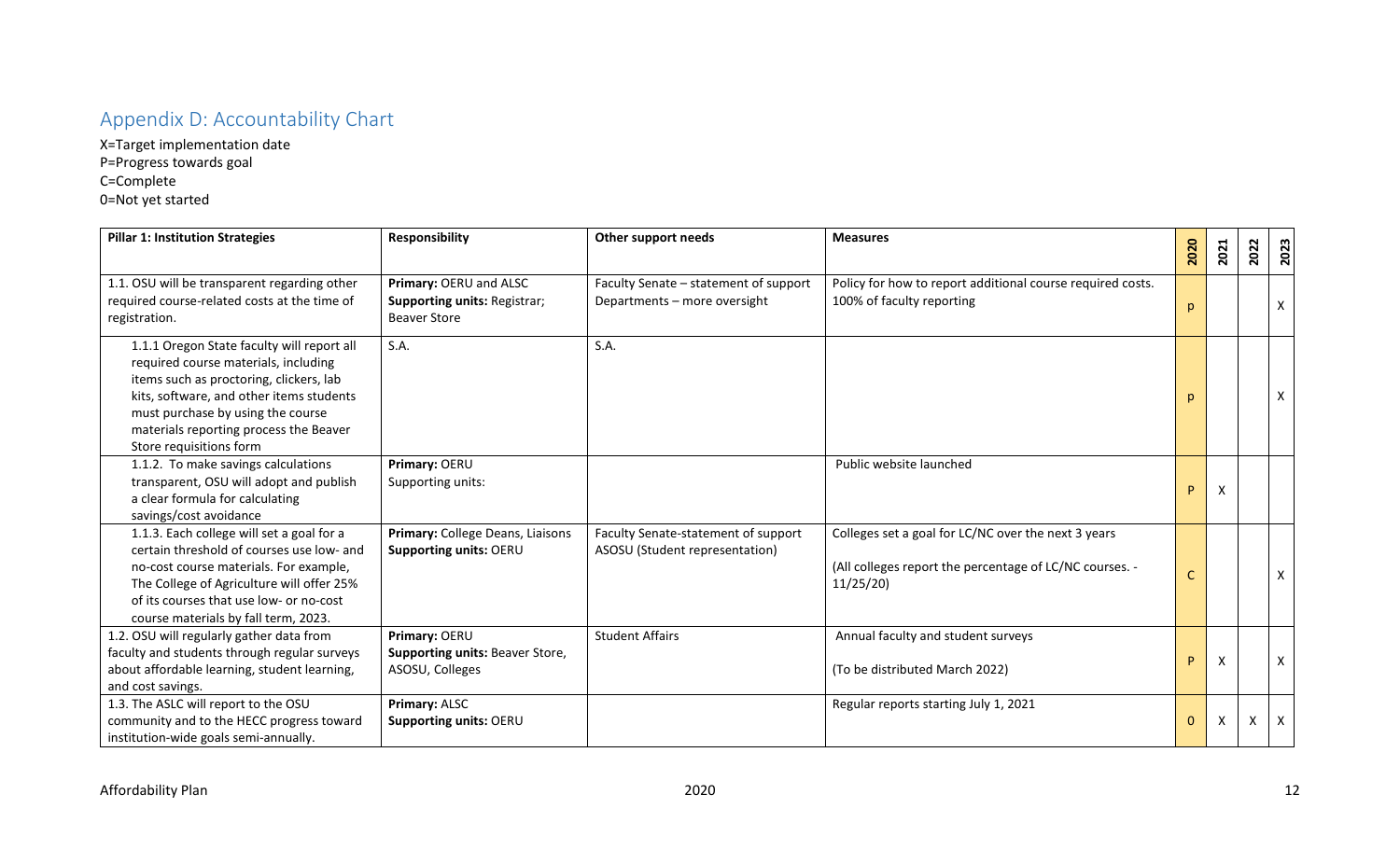| 1.4. OSU will track and share publicly with   | Primary: OERU                 | Valley Library                       | OSU Affordability Dashboard operational |   |          |              |
|-----------------------------------------------|-------------------------------|--------------------------------------|-----------------------------------------|---|----------|--------------|
| the OSU community data and metrics that       | Supporting units: ASOSU, ALSC | <b>HSRC</b>                          |                                         |   |          |              |
| contribute to the affordability of course     |                               | Office of the Registrar              | (Dashboard is complete -May 2021)       |   |          |              |
| materials, such as the following: the numbers |                               | <b>Beaver Store</b>                  |                                         |   |          |              |
| of OER adopted, adapted, and authored;        |                               | Institutional Analysis and Reporting |                                         |   |          |              |
| numbers of faculty and students engaged       |                               |                                      |                                         |   |          |              |
| with or impacted by low- and no-cost course   |                               |                                      |                                         |   |          |              |
| materials; faculty and student satisfaction   |                               |                                      |                                         | P | $\times$ | $\mathsf{X}$ |
| with low- and no-cost course materials;       |                               |                                      |                                         |   |          |              |
| student success rates related to low- and no- |                               |                                      |                                         |   |          |              |
| cost course materials; HRSC and library       |                               |                                      |                                         |   |          |              |
| course materials usage data; economic         |                               |                                      |                                         |   |          |              |
| impact on the Beaver Store, and totals of     |                               |                                      |                                         |   |          |              |
| course sections with first day access to      |                               |                                      |                                         |   |          |              |
| course materials.                             |                               |                                      |                                         |   |          |              |
|                                               |                               |                                      |                                         |   |          |              |

| <b>Pillar 2: Engaged Faculty Strategies</b>                                                                                                                                                                                                                                                                            | Responsibility                                          | Other support needs | <b>Measures</b>                                                                                       | 020<br>$\overline{\mathbf{N}}$ | 21<br>$\overline{\mathbf{N}}$ | 022<br>$\bar{\mathbf{N}}$ |   |
|------------------------------------------------------------------------------------------------------------------------------------------------------------------------------------------------------------------------------------------------------------------------------------------------------------------------|---------------------------------------------------------|---------------------|-------------------------------------------------------------------------------------------------------|--------------------------------|-------------------------------|---------------------------|---|
| 2.1 OSU will increase the number of<br>instructional faculty members reporting<br>course materials through the OSU Beaver<br>Store process and will reach the 100%<br>threshold for course section reporting by<br>2025.                                                                                               | Primary: OERU<br><b>Supporting units: Beaver Store</b>  |                     | 100% by 2025<br>(Win 2021 reporting at 75%-11/25/20)                                                  | D                              |                               |                           | X |
| 2.2 Each college and administrative faculty<br>or student support unit will designate an<br>Affordable Learning liaison who will help to<br>connect instructional faculty and students to<br>low- and no-cost course material resources,<br>such as those available from the OSU OER<br>Unit, Beaver Store, and OSULP. | Primary: College Deans<br><b>Supporting units: OERU</b> | OSULP, HSRC         | All liaisons appointed by Fall 2020<br>(All liaisons have been appointed as of Oct. 2020-<br>11/25/20 |                                |                               |                           |   |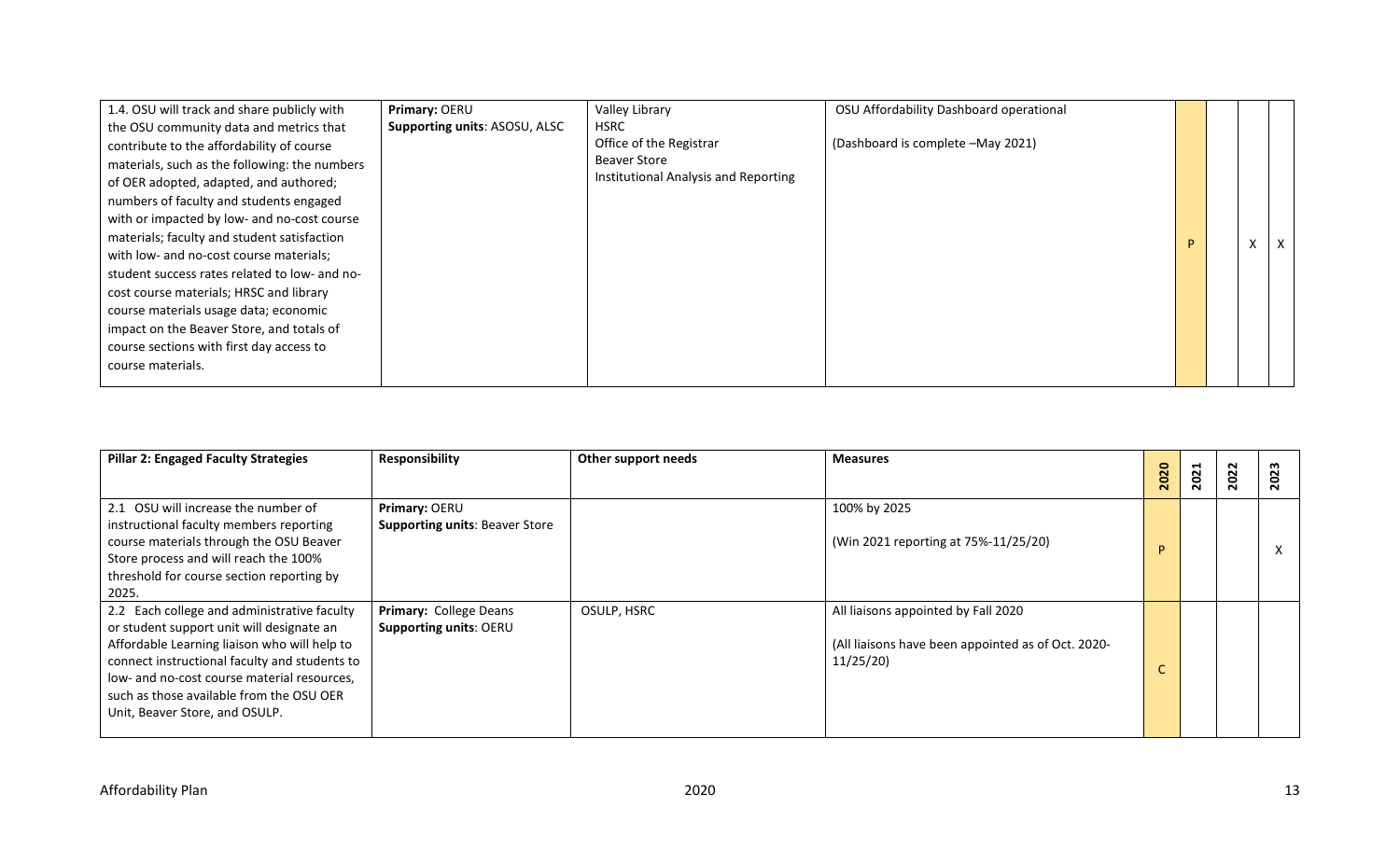| 2.2.1 Affordable Learning liaisons will<br>meet quarterly for professional<br>development and support                                                                                                                                                                       | Primary: College Deans<br>Supporting units: OERU                        |                                                 | S.A.<br>(ALL had first quarterly meeting on Oct 12&16, 2020-<br>11/25/20                                                                                            | C |   |   |  |
|-----------------------------------------------------------------------------------------------------------------------------------------------------------------------------------------------------------------------------------------------------------------------------|-------------------------------------------------------------------------|-------------------------------------------------|---------------------------------------------------------------------------------------------------------------------------------------------------------------------|---|---|---|--|
| 2.3 OSU's OERU and Beaver Store will<br>create and maintain an online guide that<br>assists faculty in reporting course materials<br>through the Beaver Store process.                                                                                                      | Primary: Beaver Store<br><b>Supporting units: OERU</b>                  |                                                 | Annual review of site and updates<br>(Revision of faculty requisition form in process-<br>11/25/20. Form update complete Jan 2021)                                  |   | X |   |  |
| 2.4 The college liaisons to the ALSC will do<br>outreach to colleges, support units, and<br>other OSU community members on a<br>periodic basis, such as presentations at<br>faculty meetings, Faculty Senate, and<br>information shared via institutional media<br>outlets. | Primary: Liaisons<br>Supporting units: OERU                             | <b>ALSC</b><br><b>College Deans</b>             | Contact with 100% of all incoming faculty in each<br>college<br>Presentation to all colleges<br>Each college reports data quarterly - to faculty and<br><b>ALSC</b> | P | X |   |  |
| 2.5 OSU will recognize faculty and<br>department efforts in implementing low or<br>no-cost learning materials in their courses<br>through a variety of mean, including awards<br>and stipends.                                                                              | Primary: ALSC<br>Supporting units: OERU, ASOSU,<br>Valley Library, HSRC | <b>Faculty Senate</b><br>Colleges               | University award for adoption or creation of OER<br>Student nominated award                                                                                         | D |   | x |  |
| 2.6 OSU will update its current intellectual<br>property policy to reflect copyright-<br>ownership by faculty to promote the<br>adaptation of existing and authorship of new<br>OER by OSU faculty.                                                                         | Primary: OERU, Valley Library<br><b>Supporting units:</b>               | <b>General Counsel</b><br><b>Faculty Senate</b> | Revised IP adopted by university<br>(New IP policy approved by Faculty Union-11/25/20)                                                                              |   |   |   |  |
| 2.7 OSU will adopt a statement of support<br>of academic freedom in relation to the<br>selection of appropriate course materials.                                                                                                                                           | Primary: Faculty Senate<br>Supporting units: OERU, Valley<br>Library    |                                                 | FS approves statement of support for P&T<br>Meeting with Faculty Senate P&T Committee, May<br>2021)                                                                 | P | X |   |  |

| Pillar<br>: Informed Students Strategies | Responsibility | <b>Other Support Needs</b> | <b>Measures</b> |         | N<br>N |  |
|------------------------------------------|----------------|----------------------------|-----------------|---------|--------|--|
|                                          |                |                            |                 | -<br>N. | -<br>N |  |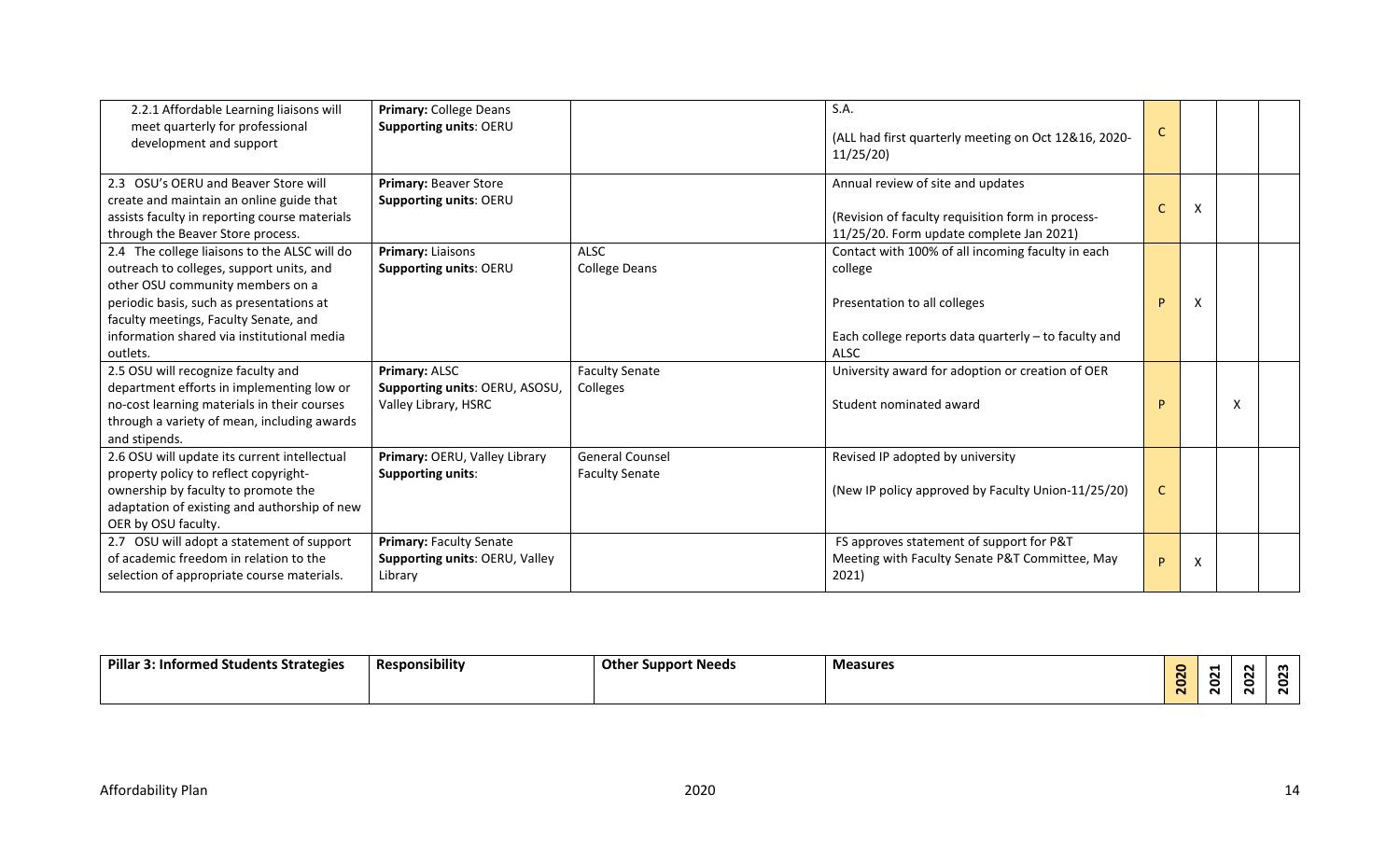| 3.1 OSU will improve the visibility of<br>low and no-cost course materials<br>sections in application or resources<br>anywhere students can access course<br>schedule information. | Primary: ASOSU<br>Supporting units: OERU, Valley<br>Library                             | IT, University website<br>management<br>Office of the Registrar<br>All student facing services | Visual indicator clearly indicates low-cost, no-cost<br>courses in OSU schedule of classes and MyOSU sites<br>(Planned UX study completed. Schedule of classes<br>updated)                 |              | х |   |  |
|------------------------------------------------------------------------------------------------------------------------------------------------------------------------------------|-----------------------------------------------------------------------------------------|------------------------------------------------------------------------------------------------|--------------------------------------------------------------------------------------------------------------------------------------------------------------------------------------------|--------------|---|---|--|
| 3.2 The ALSC will communicate the<br>availability of low- and no-cost sections<br>through student channels such as<br>ASOSU, Advising, Valley Library, and<br>HSRC.                | Primary: ASOSU, Academic Success<br>Center<br>Supporting units: OERU, Valley<br>Library |                                                                                                | Quarterly sessions for students on finding<br>affordable learning materials, LC/NC designations in<br>schedule, and using the Beavers Store catalog.<br>(Planned video postponed-11/25/20) | $\mathbf{0}$ |   | X |  |
| 3.3 See also 1.1, 1.1.1                                                                                                                                                            |                                                                                         |                                                                                                |                                                                                                                                                                                            |              |   |   |  |

| <b>Pillar 4: Sustainability Strategies</b>                                                                                                                                                                                     | <b>Responsibility</b>                            | <b>Other Support Needs</b>                | <b>Measures</b>                                                                                     |      |      |      |      |
|--------------------------------------------------------------------------------------------------------------------------------------------------------------------------------------------------------------------------------|--------------------------------------------------|-------------------------------------------|-----------------------------------------------------------------------------------------------------|------|------|------|------|
|                                                                                                                                                                                                                                |                                                  |                                           |                                                                                                     | 2020 | 2021 | 2022 | 2023 |
| 4.1 OSU will re-evaluate, assess, and,<br>if needed, adjust its affordable<br>learning plan as technologies,<br>resources, legislation, and economic<br>conditions change. The ALSC will<br>review and update OSU's affordable | Primary: ALSC<br><b>Supporting units:</b>        | Provost                                   | Bi-annual review<br>(Plan was reviewed by Provost, PSLT, Deans<br>Council, Faculty Senate-11/25/20) |      |      | v    |      |
| learning plan every four years, in<br>coordination with biannual HECC<br>reporting requirements.                                                                                                                               |                                                  |                                           |                                                                                                     | D    |      |      |      |
| 4.2 OSU will communicate and affirm<br>that the OSU Beaver Store is the<br>preferred choice for distributing<br>course content                                                                                                 | <b>Primary: ALSC</b><br><b>Supporting units:</b> | <b>Faculty Senate</b><br>Provost<br>Deans | Faculty senate statement of support<br>Departmental policy adopted                                  |      |      |      |      |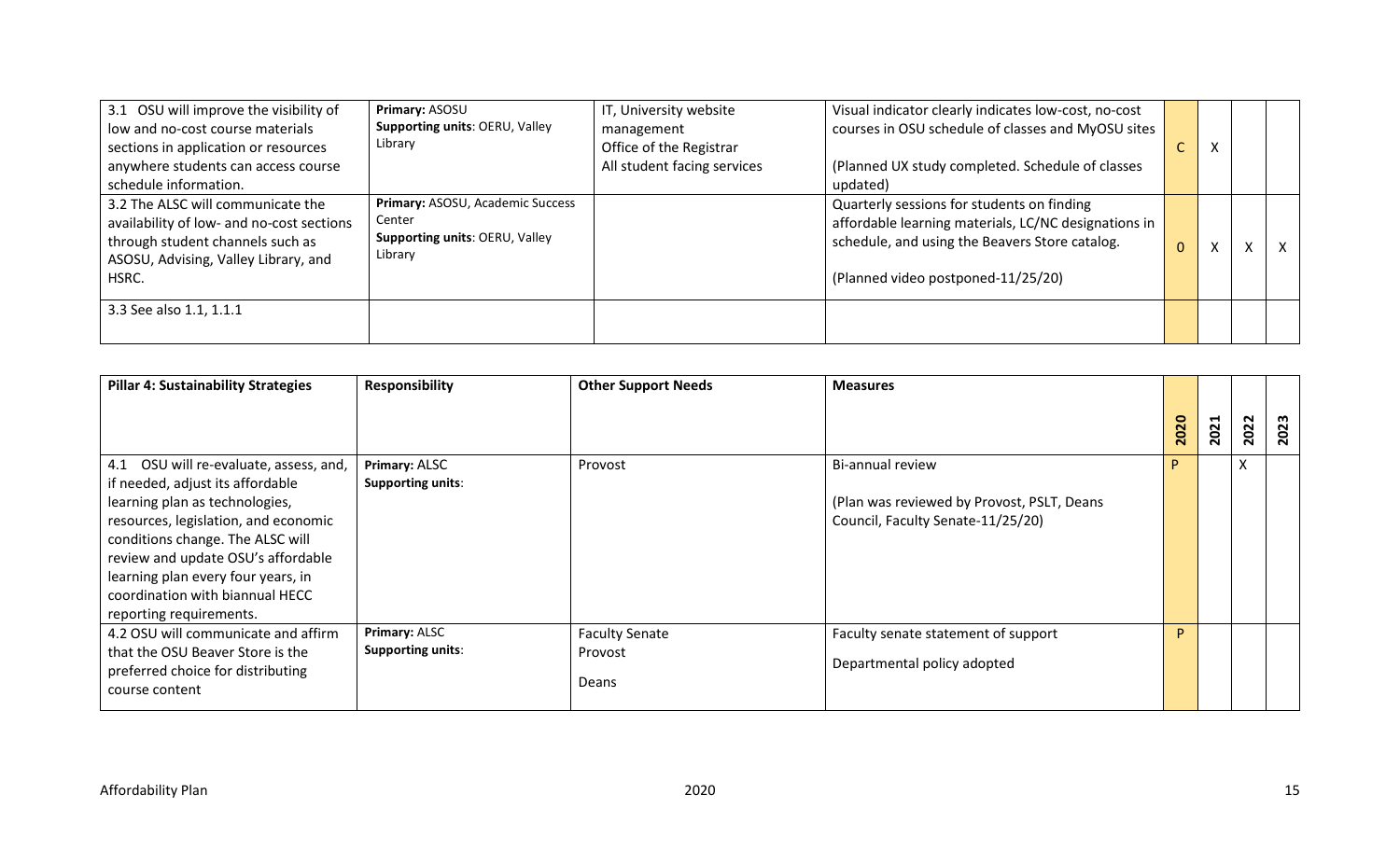| 4.3 To mitigate the impact of the<br>Affordable Learning Plan on the OSU<br>Beaver Store, OSU will investigate the                                                                                                                                        | Primary: Beaver Store<br>Supporting units: OERU          |                            | Number of courses reporting (100%)<br>Method to track how and when bookstore<br>negotiates lower costs for a course |              |                           |                           |  |
|-----------------------------------------------------------------------------------------------------------------------------------------------------------------------------------------------------------------------------------------------------------|----------------------------------------------------------|----------------------------|---------------------------------------------------------------------------------------------------------------------|--------------|---------------------------|---------------------------|--|
| adoption of tools and procedures that<br>center the Beaver Store as the<br>resources for locating and acquiring<br>course materials.                                                                                                                      |                                                          |                            | (Tracking number of faculty reporting-11/25/20)                                                                     |              |                           |                           |  |
| 4.4 OSU will offer continuing<br>education/professional development                                                                                                                                                                                       | Primary: OERU<br>Supporting units: HSRC, Valley          |                            | 4-5 activities per term                                                                                             | D            | $\boldsymbol{\mathsf{X}}$ | X                         |  |
| for faculty focused on affordable<br>learning opportunities and strategies.                                                                                                                                                                               | Library, Academic Technologies                           |                            | Participant head count, department, status                                                                          |              |                           |                           |  |
| 4.5 OSU will encourage and offer                                                                                                                                                                                                                          | Primary: Colleges<br><b>Supporting units: PT Faculty</b> | <b>OERU</b><br><b>ALSC</b> | College P&T guidelines are updated to include OER                                                                   | $\mathbf{0}$ | $\boldsymbol{\mathsf{X}}$ | $\boldsymbol{\mathsf{X}}$ |  |
| suggestions to departments on how to<br>address the role of OER in their tenure<br>and promotion requirements including<br>how OER are evaluated in the tenure<br>and promotion process and<br>appropriate wording for promotion<br>and tenure documents. | Senate Committee                                         |                            | Increase in pre-tenure faculty creating OER<br>(Need baseline first via survey-March 2022)                          |              |                           |                           |  |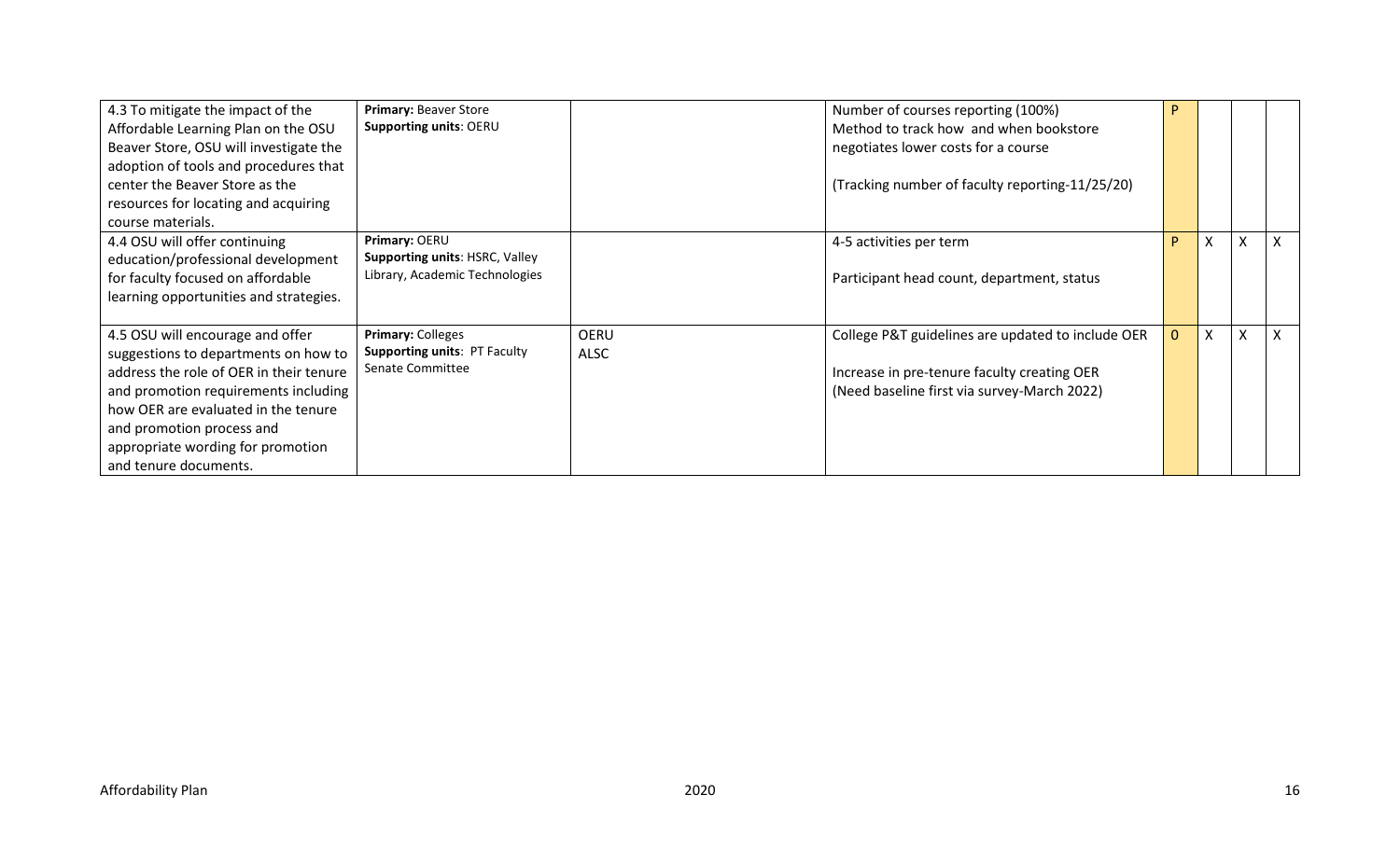# Appendix E: Institutional and College Goals

## **Three-year goals for College of Agricultural Sciences**

#### Institutional Strategies 1.1

## **OSU will be transparent regarding other required course-related costs at the time of registration. (Institutional goal)**

Increase on time submissions of the bookstore requisition form from

\_\_66\_% (as of Winter 2021)

| <b>AY</b> | Goal | Actual |
|-----------|------|--------|
| 2021-2022 | 70%  | %      |
| 2022-2023 | 72%  | %      |
| 2023-2024 | 75%  | %      |

## Institutional Strategies 1.1.3

**Each college will set a goal for a certain threshold of courses use low- and no-cost course materials. (College goal)**

1. 75% of all faculty in the College of Agricultural Sciences will report their course materials through the Beaver bookstore.

2. Continue to educate faculty about services and resources offered at OSU that support no, low cost learning materials.

- a. Find professional development opportunities for faculty to learn more about OER
- b. Encourage faculty to apply for Affordable Learning Grant
- 3. Increase the number of no and low cost courses by 10% over the next three years.

#### Engaged Faculty 2.2

**Each college and administrative faculty or student support unit will designate an Affordable Learning liaison who will help to connect instructional faculty and students to low- and nocost course material resources, such as those available from the OSU OER Unit, Beaver Store, and Library.** 

**Name of Liaison:** Ricardo Mata-Gonzalez, Associate Dean of Academics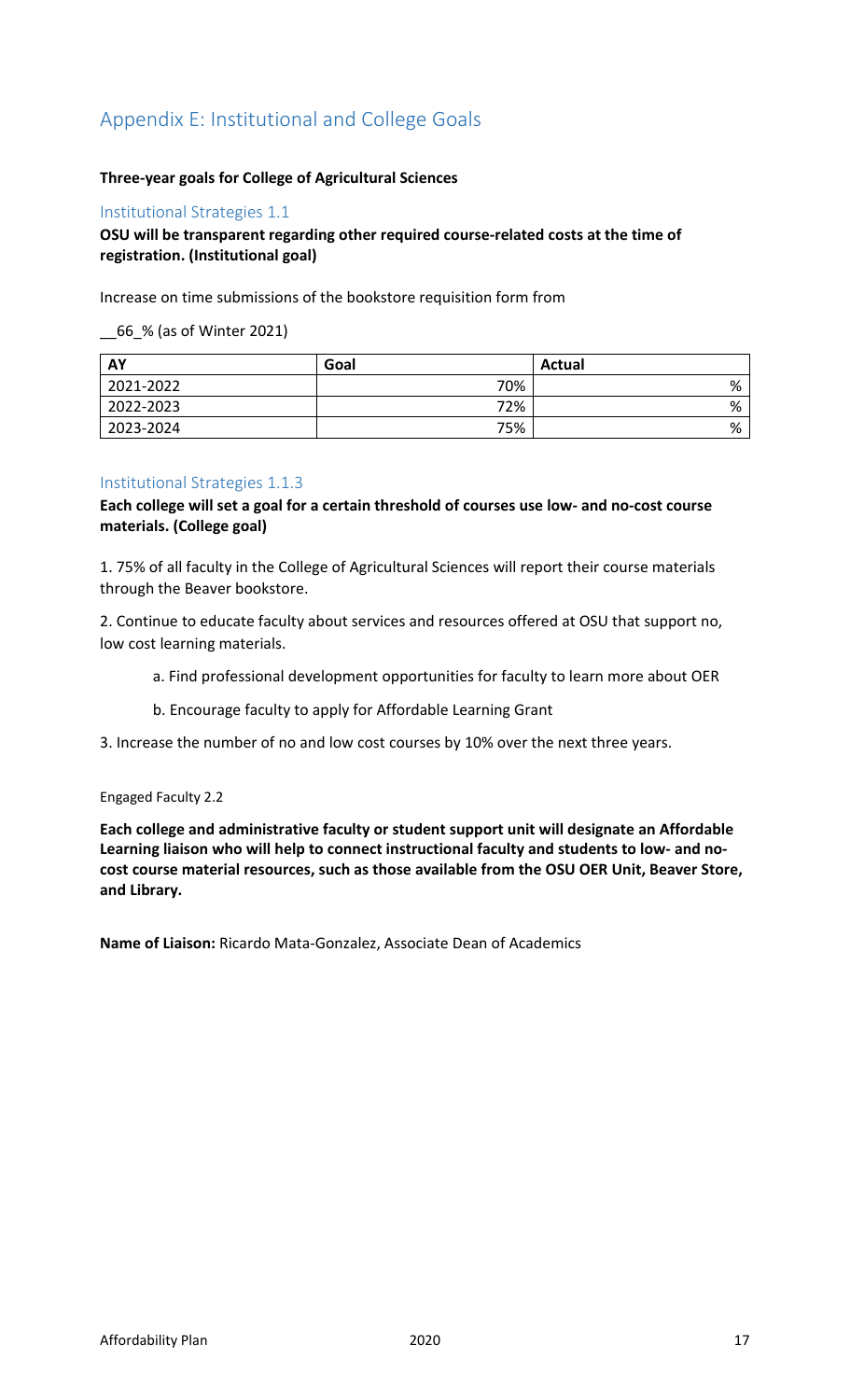## **Three-year goals for College of Business**

## Institutional Strategies 1.1

# **OSU will be transparent regarding other required course-related costs at the time of registration. (Institutional goal)**

Increase on time submissions of the bookstore requisition form from

\_\_66\_% (as of Winter 2021)

| AY        | Goal | <b>Actual</b> |
|-----------|------|---------------|
| 2021-2022 | 70%  | %             |
| 2022-2023 | 72%  | %             |
| 2023-2024 | 75%  | %             |

## Institutional Strategies 1.1.3

**Each college will set a goal for a certain threshold of courses use low- and no-cost course materials. (College goal)**

#### **1) COB OER Process Identification**

• **Goal:** By the end of S2022, COB will create a formal process for identifying appropriate courses to use LC/NC materials (textbooks, ePubs, coursepacks, resource bundles, etc.) In AY2022-23, COB will determine appropriate incentives, consistent with this process, for adopting/adapting/authoring OER materials and will establish goals to increase the percent above current levels.

## • **Contingencies and Assumptions:**

- o **Some courses should not use OER.** Due to accreditation standards, some courses do not lend themselves to OER materials. We need to isolate those courses and their related sections before we start reporting this information to faculty and setting goals.
- o **A University-standard peer review process is needed.** The current peer review requirement used in the OERU grant process is too vague to ensure rigor. The COB will make these judgements for our OER grant requests until a Universitywide process is implemented.
- o **OER materials need both academic and professional rigor.** Since COB graduates complete BACC-core courses from other colleges, we expect our COB-standards to be mirrored in other University units.
- o **LC/NC should consider more than just** *authoring* **OER.** In addition to original OER authoring, the COB process will include faculty-generated materials, reserve materials in the Library, public-domain websites, primary sources, etc. for LC/NC adoption and adaption.
- o **Incentives endorsed by COB will require continued funding and oversight by the OERU.** The OERU currently provides grants of up to \$15,000 per request. The formal OSU process should specify a maintenance or discontinuance period so that outdated OER are not used once the body of knowledge has moved on.

## **2) Improve On-time Course Materials Requisitions**

• **Goal:** COB will publish the information to our faculty for information only for one full academic year to set a baseline. In the following academic year, COB will establish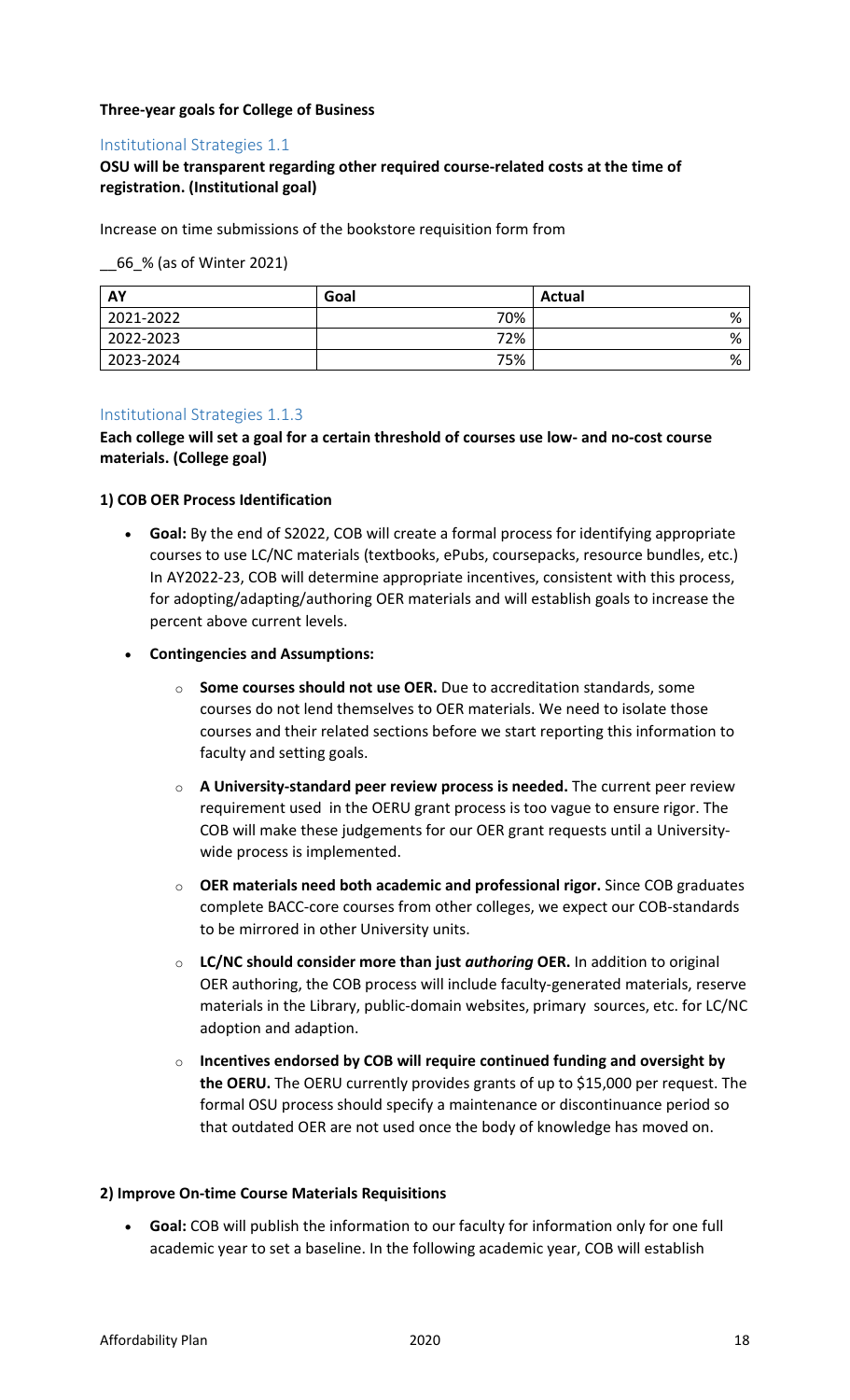explicit College-wide goals to demonstrate timely submissions of course materials above the baseline level.

- **Contingency:**
	- o **Timely requisition process metrics needed.** The University cannot currently isolate timely requisitions by College. Setting goals around course material requisitions at COB will not begin until a reasonable time after the OERU provides us data to create a baseline for our College.

## **3) OER Adopt/Adapt/Author Advocacy**

- **Goal:** With the creation of a COB OER Process (S2022), COB will establish goals to assist faculty members to adopt/adapt/author OER course materials.
- **Contingency:**
	- o **OER incentives require University support.** COB will communicate incentives to adopt/adapt/author OER course materials provided the OERU continues to fund OER Grants and an Affordable Learning Liaison (ALL).

## Engaged Faculty 2.2

**Each college and administrative faculty or student support unit will designate an Affordable Learning liaison who will help to connect instructional faculty and students to low- and nocost course material resources, such as those available from the OSU OER Unit, Beaver Store, and Library.** 

**Name of Liaison:** John Morris, Senior Instructor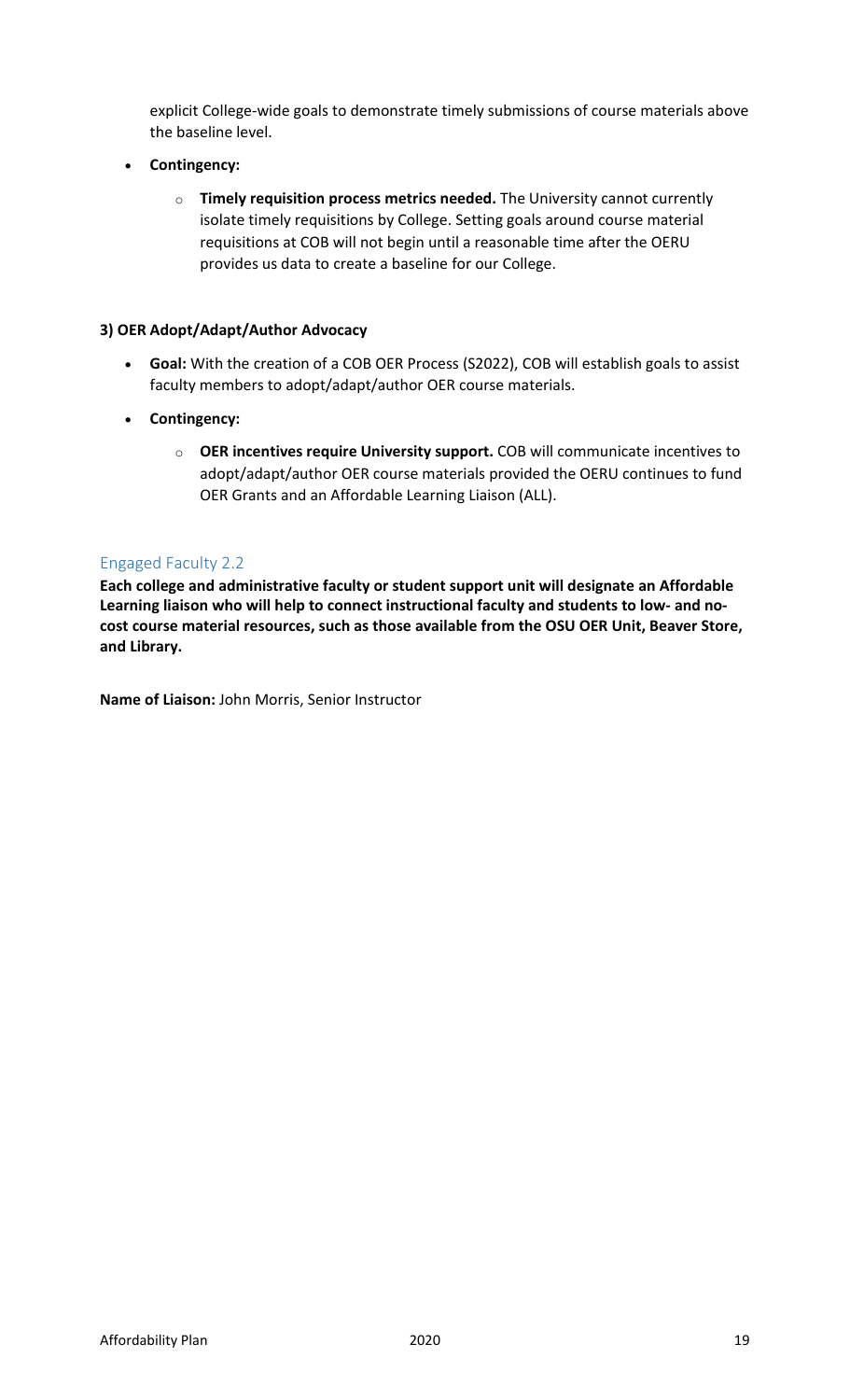## **Three-year goals for College of Earth, Ocean, and Atmospheric Sciences**

## Institutional Strategies 1.1

## **OSU will be transparent regarding other required course-related costs at the time of registration. (Institutional goal)**

Increase on time submissions of the bookstore requisition form from

\_\_66\_% (as of Winter 2021)

| AY        | Goal | Actual |
|-----------|------|--------|
| 2021-2022 | 70%  | %      |
| 2022-2023 | 72%  | %      |
| 2023-2024 | 75%  | %      |

## Institutional Strategies 1.1.3

## **Each college will set a goal for a certain threshold of courses use low- and no-cost course materials. (College goal)**

As part of the OSU plan, each College will establish a non-binding goal for a certain threshold of courses use low- and no-cost course materials. This is to include all required course materials, including items such as clickers, lab kits, software, proctoring fees or other items students must purchase by using the course materials reporting process through the Beaver Store requisition form.

- By Fall 2023, at least 50% of all CEOAS courses will use low or no cost materials.
- By Fall 2023, at least 40% of lower division courses with three-year average enrollments of greater than 50 students will use low or no cost materials.
- By Fall 2023, at least 75% of CEOAS instructional faculty members are reporting course materials through the Beaver Store process.

## Engaged Faculty 2.2

**Each college and administrative faculty or student support unit will designate an Affordable Learning liaison who will help to connect instructional faculty and students to low- and nocost course material resources, such as those available from the OSU OER Unit, Beaver Store, and Library.** 

**Name of Liaison:** Michael Harte, Associate Dean of Undergraduate Programs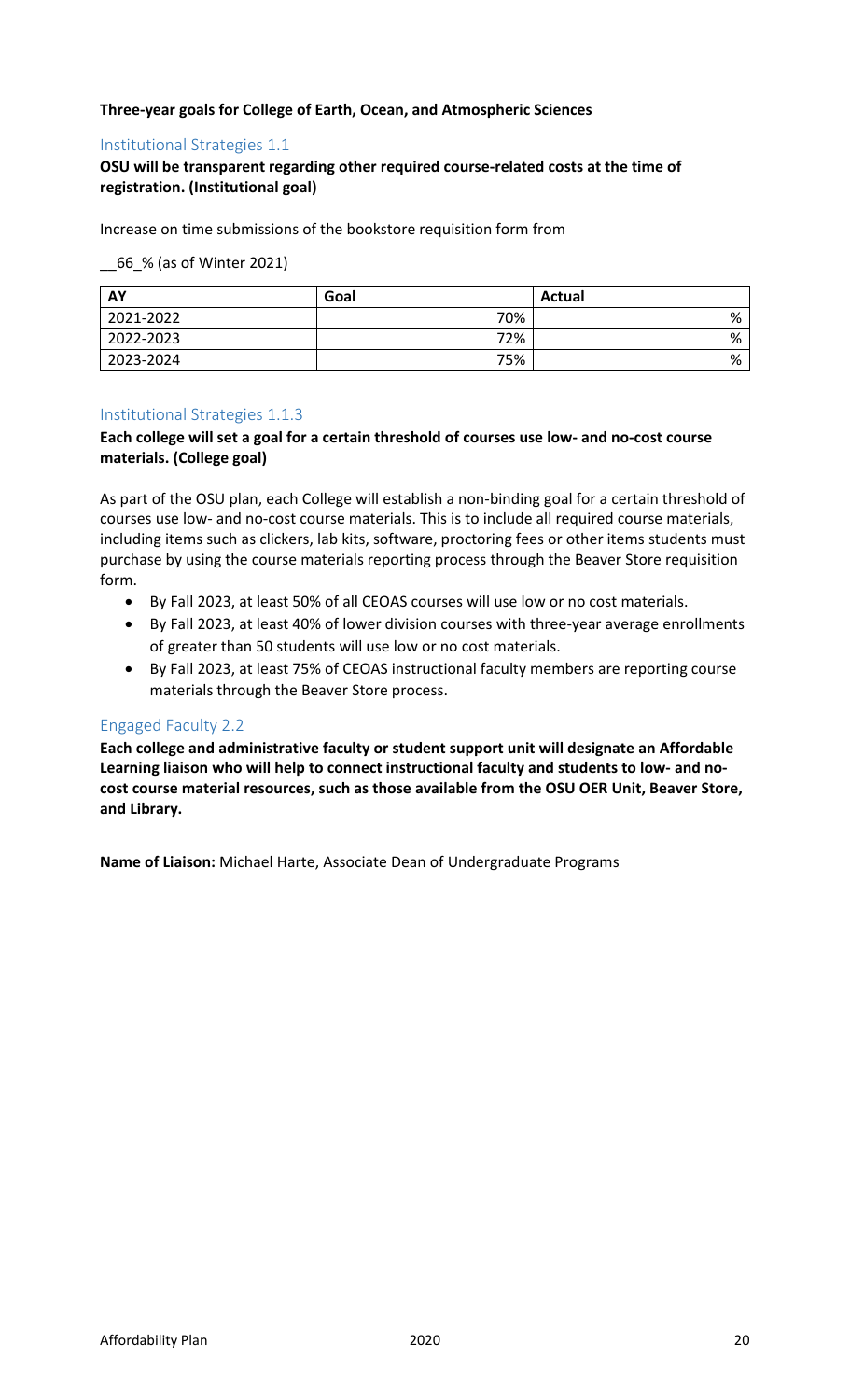## **Three-year goals for College of Education**

## Institutional Strategies 1.1

# **OSU will be transparent regarding other required course-related costs at the time of registration. (Institutional goal)**

Increase on time submissions of the bookstore requisition form from

\_\_66\_% (as of Winter 2021)

| AY        | Goal | <b>Actual</b> |
|-----------|------|---------------|
| 2021-2022 | 70%  | %             |
| 2022-2023 | 72%  | %             |
| 2023-2024 | 75%  | %             |

## Institutional Strategies 1.1.3

**Each college will set a goal for a certain threshold of courses use low- and no-cost course materials. (College goal)**

**#1: Maintain the percentage of courses in the College of Education that are designated no cost or low cost (under \$40)** 

- Establish baseline metrics (AY21)
- Disaggregate data by campus and course designator
- Track and share % LC & NC data every term (AY22)
- All faculty request course materials through OSU bookstore
- Improve below CoE average campus locations

# Avg CoE % NC & LC courses by Campus over 6 terms



# **#2: Educate faculty about services and resources offered at OSU that support no, low cost learning materials**

- Invite Director of Open Educational Resources to All CoE College Spring Meeting
- Designate CoE Affordable Learning liaison Bell
- Establish connections wit[h](https://nam04.safelinks.protection.outlook.com/?url=https%3A%2F%2Flibrary.oregonstate.edu%2Fstaff%2Fcollege-dept&data=04%7C01%7C%7C2746723209b047b56cc408d91af2048e%7Cce6d05e13c5e4d6287a84c4a2713c113%7C0%7C0%7C637570449037586311%7CUnknown%7CTWFpbGZsb3d8eyJWIjoiMC4wLjAwMDAiLCJQIjoiV2luMzIiLCJBTiI6Ik1haWwiLCJXVCI6Mn0%3D%7C1000&sdata=c19HqTO%2FMU9Y3J%2BMSuvC19CzQ1OFgkOCON0aRGkNkRI%3D&reserved=0) [CoE](https://nam04.safelinks.protection.outlook.com/?url=https%3A%2F%2Flibrary.oregonstate.edu%2Fstaff%2Fcollege-dept&data=04%7C01%7C%7C2746723209b047b56cc408d91af2048e%7Cce6d05e13c5e4d6287a84c4a2713c113%7C0%7C0%7C637570449037586311%7CUnknown%7CTWFpbGZsb3d8eyJWIjoiMC4wLjAwMDAiLCJQIjoiV2luMzIiLCJBTiI6Ik1haWwiLCJXVCI6Mn0%3D%7C1000&sdata=c19HqTO%2FMU9Y3J%2BMSuvC19CzQ1OFgkOCON0aRGkNkRI%3D&reserved=0) [Library Liaisons](https://nam04.safelinks.protection.outlook.com/?url=https%3A%2F%2Flibrary.oregonstate.edu%2Fstaff%2Fcollege-dept&data=04%7C01%7C%7C2746723209b047b56cc408d91af2048e%7Cce6d05e13c5e4d6287a84c4a2713c113%7C0%7C0%7C637570449037596306%7CUnknown%7CTWFpbGZsb3d8eyJWIjoiMC4wLjAwMDAiLCJQIjoiV2luMzIiLCJBTiI6Ik1haWwiLCJXVCI6Mn0%3D%7C1000&sdata=GU1aM5kjmIIiCYlBiB8DVSnwD0r%2BElFgONHKJNZS7VU%3D&reserved=0)
- Create and share OSU Affordable Textbook Resource page with CoE faculty

# **#3: Establish practices in CoE for reducing the cost of course materials or identifying alternative no cost, low cost sources**

• Associate Dean sends out an email every quarter to remind faculty of importance of submitting textbook orders to OSU Beaver Store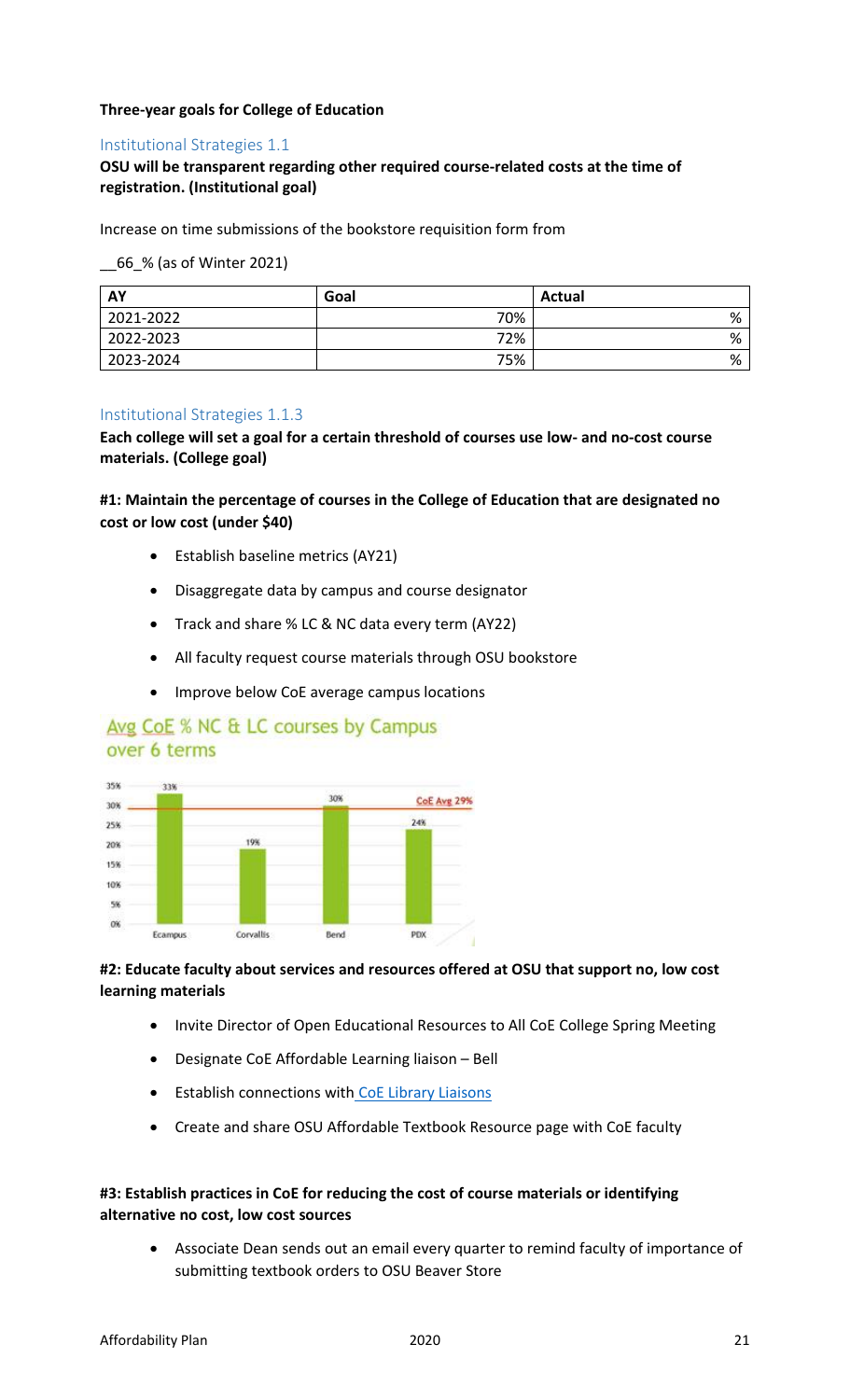- Instructors check availability of required learning materials (i.e. textbooks) at OSU Library. If Ebook available, then indicate "Ebook available at OSU Library" on syllabus.
- When submitting course proposals in CIM, the College Coordinator checks syllabus if required textbooks are available as Ebook at OSU Library.
- Add Affordability Matters badge to Canvas course site

## Engaged Faculty 2.2

**Each college and administrative faculty or student support unit will designate an Affordable Learning liaison who will help to connect instructional faculty and students to low- and nocost course material resources, such as those available from the OSU OER Unit, Beaver Store, and Library.** 

**Name of Liaison:** Randy Bell, Associate Dean, Academic Affairs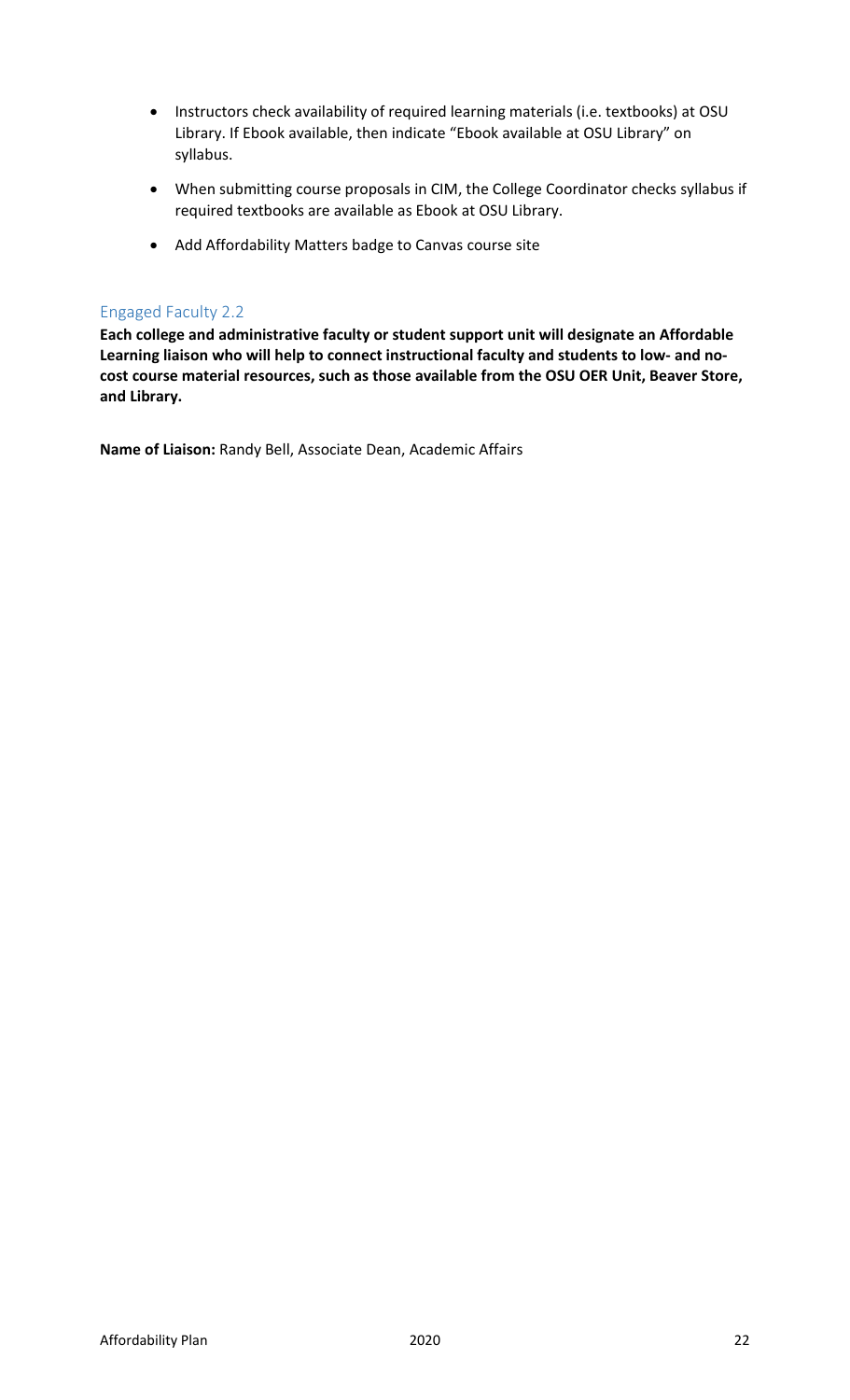## **Three-year goals for College of Engineering**

## Institutional Strategies 1.1

## **OSU will be transparent regarding other required course-related costs at the time of registration. (Institutional goal)**

Increase on time submissions of the bookstore requisition form from

\_\_66\_% (as of Winter 2021)

| AY        | Goal | <b>Actual</b> |
|-----------|------|---------------|
| 2021-2022 | 70%  | %             |
| 2022-2023 | 72%  | %             |
| 2023-2024 | 75%  | %             |

## Institutional Strategies 1.1.3

## **Each college will set a goal for a certain threshold of courses use low- and no-cost course materials. (College goal)**

## **Goal #1:**

Increase the number of low cost/no cost sections from 15.76% (as of Spring 2021) to:

| <b>AY</b> | Goal | <b>Actual</b> |
|-----------|------|---------------|
| 2021-2022 | 18%  | %             |
| 2022-2023 | 21%  | %             |
| 2023-2024 | 25%  | %             |

## **Goal #2:**

By the start of Spring Term 2022, the College of Engineering will **develop a comprehensive plan for ensuring that requisition forms are completed** for each appropriate course accurately and on-time. This plan will include:

- Assigning liaisons in each COE school to help facilitate a seamless submission process
- A communication plan to remind faculty and instructors of requisition opening and due dates, including resources related to open educational resources, low-cost/no-cost grant funding, etc.
- A mechanism to track requisition form submission by course section

## **Goal #3:**

With the roll out of a redesigned first year experience, Engineering+, COE will prioritize making this time of exploration as affordable for students as possible. As such, our goal is to ensure that **at least 50% of Engineering Science (prefix ENGR) courses**, which most students take in their first two years, **meet the no-cost/low-cost threshold by AY 2022-2023**.

#### **Goal #4:**

To encourage continued focus on affordability moving forward, COE's Affordable Learning Liaison will **conduct a programmatic affordability review** of the College's majors. This review will assess average cost per major and illuminate opportunities for action related to making COE's programs more affordable and accessible. The initial review will be completed in the 2021-2022 AY.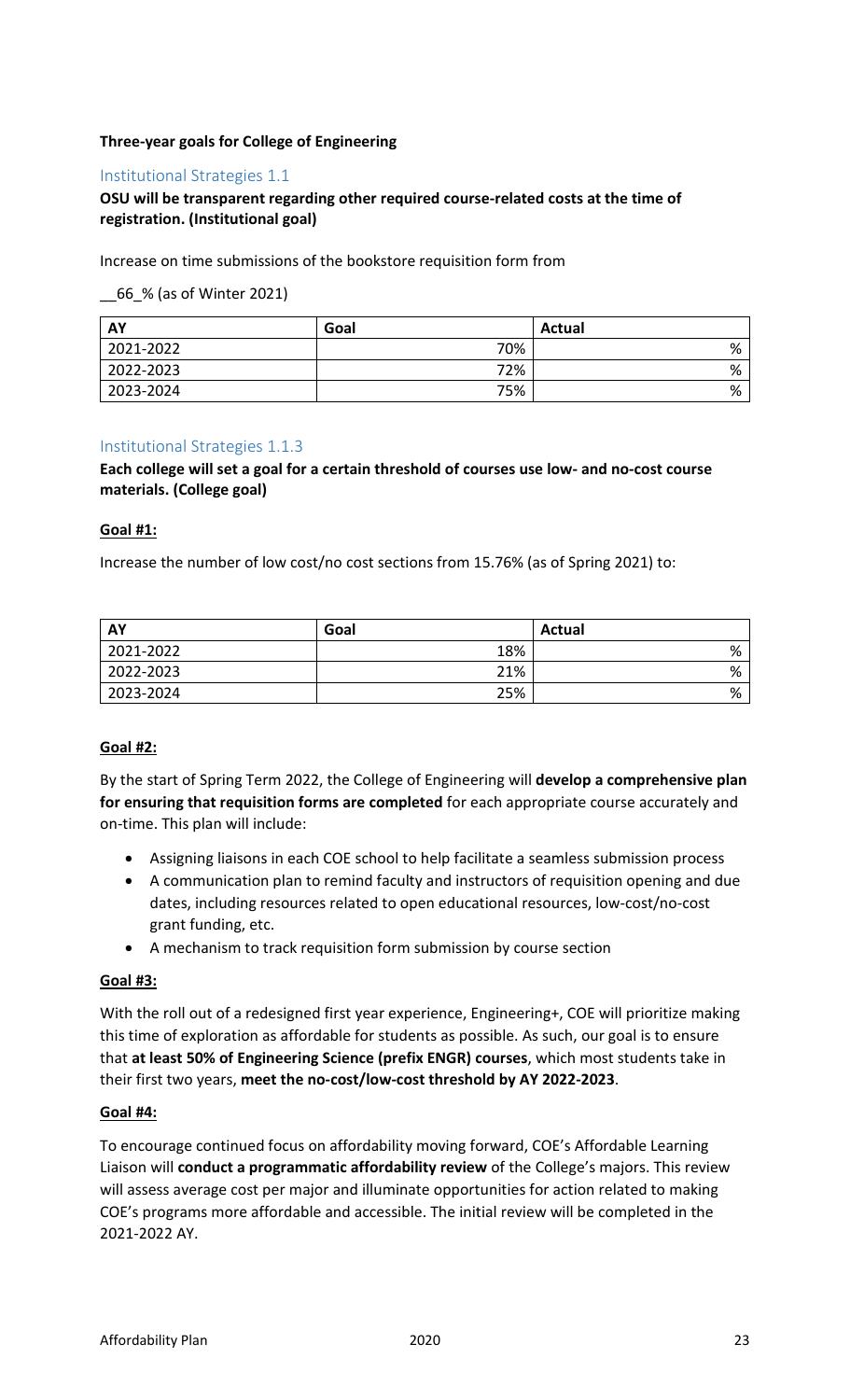# Engaged Faculty 2.2

**Each college and administrative faculty or student support unit will designate an Affordable Learning liaison who will help to connect instructional faculty and students to low- and nocost course material resources, such as those available from the OSU OER Unit, Beaver Store, and Library.** 

**Name of Liaison:** Casey Patterson, Student Success Coordinator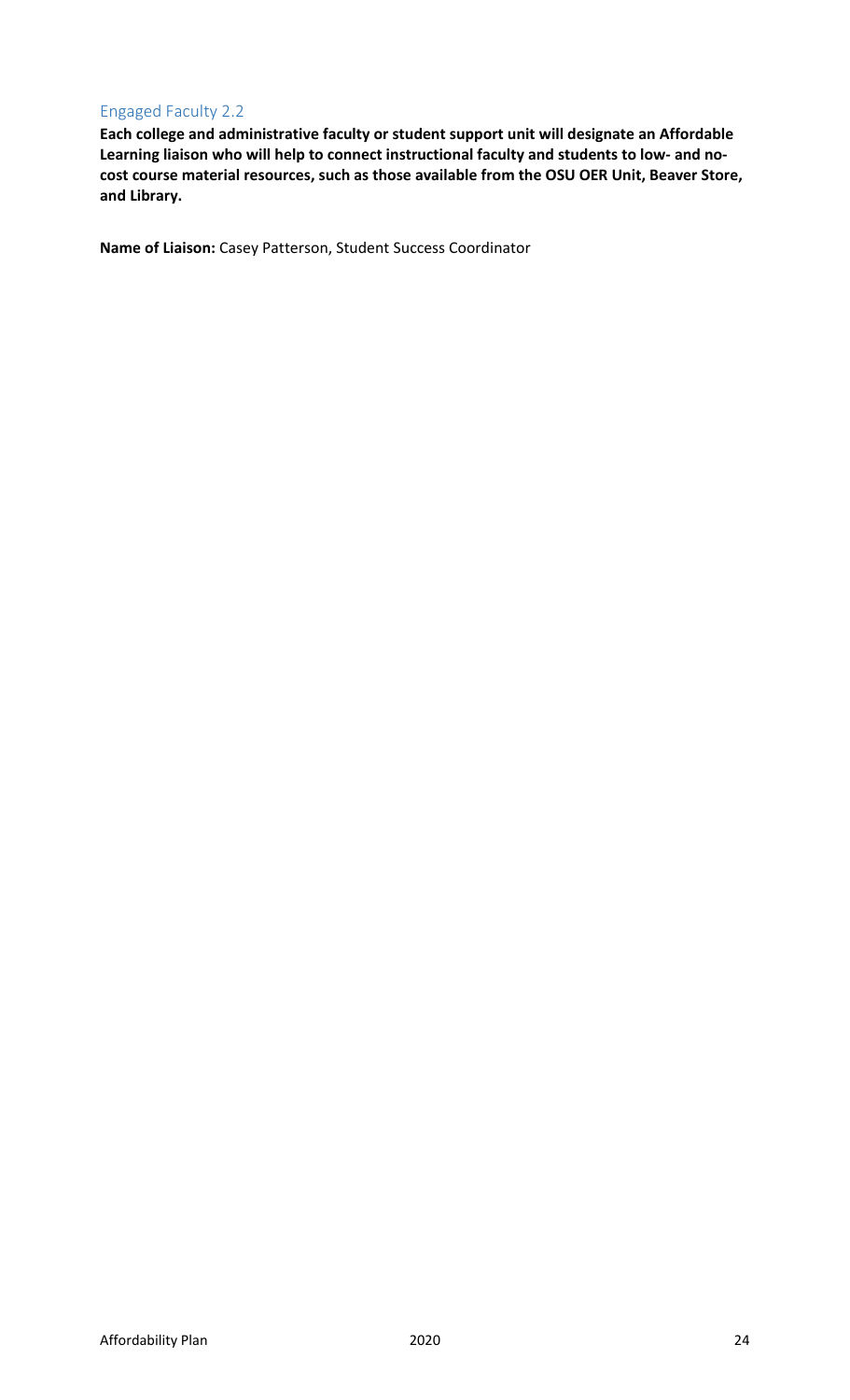## **Three-year goals for College of Forestry**

## Institutional Strategies 1.1

# **OSU will be transparent regarding other required course-related costs at the time of registration. (Institutional goal)**

Increase on time submissions of the bookstore requisition form from

\_\_66\_% (as of Winter 2021)

| AY        | Goal | Actual |
|-----------|------|--------|
| 2021-2022 | 70%  | %      |
| 2022-2023 | 72%  | %      |
| 2023-2024 | 75%  | %      |

## Institutional Strategies 1.1.3

**Each college will set a goal for a certain threshold of courses use low- and no-cost course materials. (College goals)**

- 1. 35% of the courses offered by the College of Forestry will use low- or no-cost course materials by fall term, 2023
- 2. A strategy for increasing completions of Beaver Store course materials requisition forms will be developed and implemented by fall term, 2022
- 3. All instructors in the College of Forestry will be informed about OSU's Affordable Learning Plan, the College of Forestry's goals associated with it, and the college's current status as of fall term, 2022

## Engaged Faculty 2.2

**Each college and administrative faculty or student support unit will designate an Affordable Learning liaison who will help to connect instructional faculty and students to low- and nocost course material resources, such as those available from the OSU OER Unit, Beaver Store, and Library.** 

**Name of Liaison:** Randall Rosenberger, Associate Dean, Student Success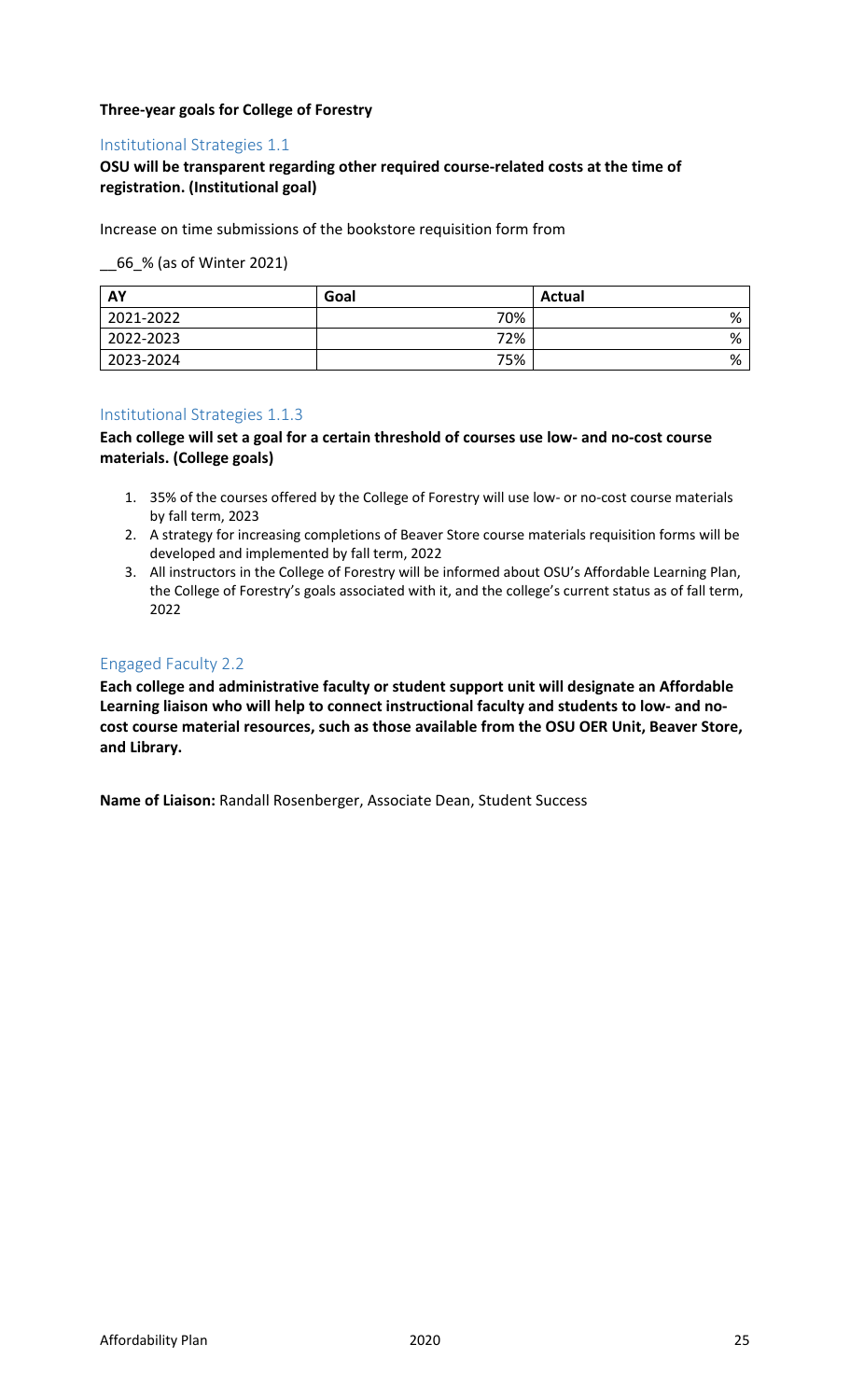## **Three-year goals for Honors College**

## Institutional Strategies 1.1

# **OSU will be transparent regarding other required course-related costs at the time of registration. (Institutional goal)**

Increase on time submissions of the bookstore requisition form from

\_\_66\_% (as of Winter 2021)

| AY        | Goal | <b>Actual</b> |
|-----------|------|---------------|
| 2021-2022 | 70%  | %             |
| 2022-2023 | 72%  | %             |
| 2023-2024 | 75%  | %             |

## Institutional Strategies 1.1.3

## **Each college will set a goal for a certain threshold of courses use low- and no-cost course materials. (College goal)**

Increase the number of submitted requisitions, because most, if not all, HC courses are no- or low-cost and to have student workers assigned to the task of submitting these requisitions on behalf of the faculty member.

## Engaged Faculty 2.2

**Each college and administrative faculty or student support unit will designate an Affordable Learning liaison who will help to connect instructional faculty and students to low- and nocost course material resources, such as those available from the OSU OER Unit, Beaver Store, and Library.** 

**Name of Liaison:** Susan Rodgers, Interim Associate Dean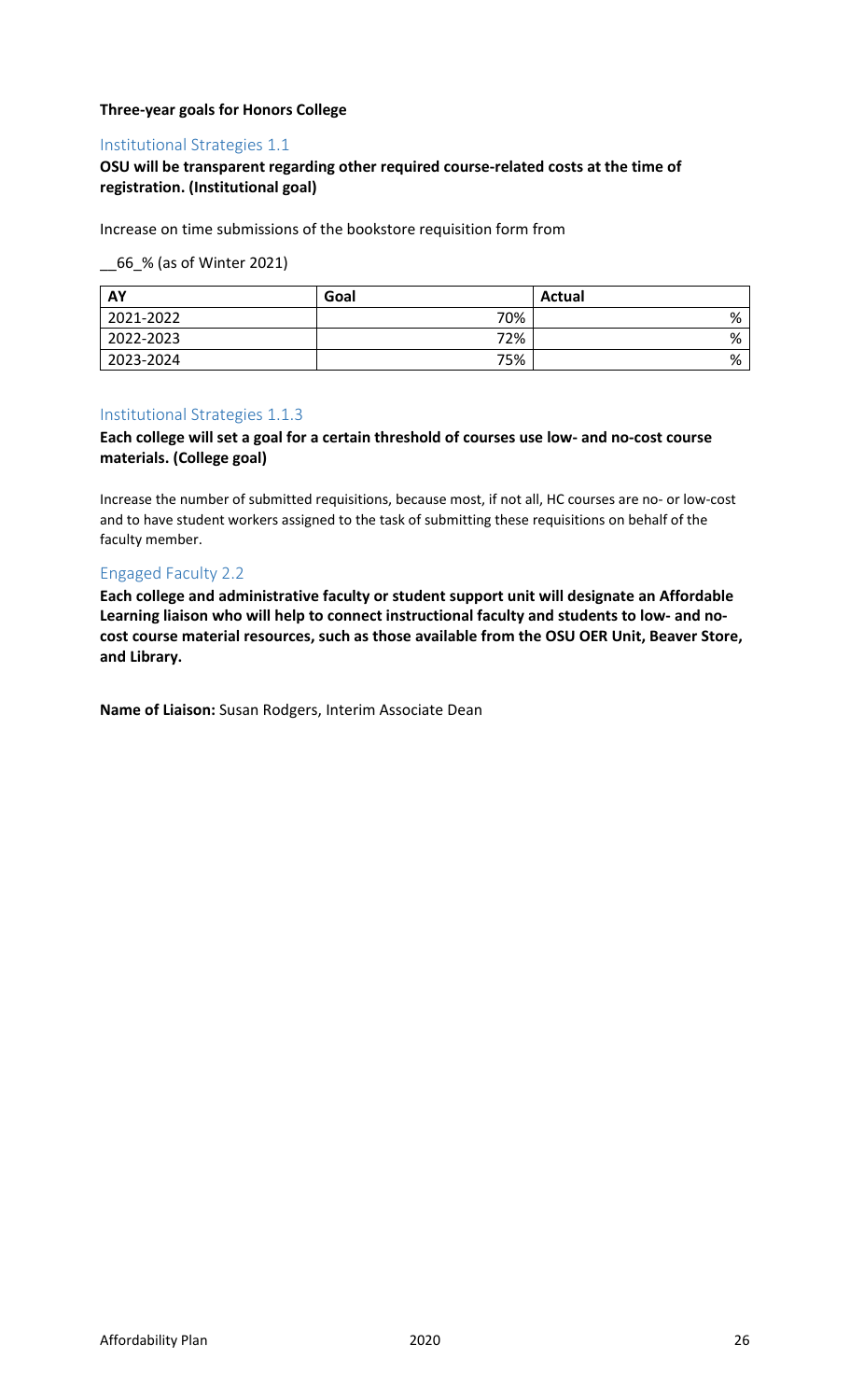## **Three-year goals for College of Liberal Arts**

## Institutional Strategies 1.1

# **OSU will be transparent regarding other required course-related costs at the time of registration. (Institutional goal)**

Increase on time submissions of the bookstore requisition form from

\_\_66\_% (as of Winter 2021)

| AY        | Goal | <b>Actual</b> |
|-----------|------|---------------|
| 2021-2022 | 70%  | %             |
| 2022-2023 | 72%  | %             |
| 2023-2024 | 75%  | %             |

## Institutional Strategies 1.1.3

**Each college will set a goal for a certain threshold of courses use low- and no-cost course materials. (College goal)**

- 1. Organize college leadership to work together on this project, potentially meeting in summer of 2021 when deans/directors may be less overburdened
- 2. Increase CLA's reporting of OER-based classes to the bookstore by 10%
- 3. Increase CLA's use of OER resources by 5% each academic year
- 4. Continue to work with SHPR faculty to make the classes in the new online Applied Humanities degree all OER-based.
- 5. Use the funding in SHPR to support History Master's students in projects or internships, including creating OER resources or presenting to SHPR/CLA faculty on this issue – having a student make this argument as part of their Master's project could be very compelling.

## Engaged Faculty 2.2

**Each college and administrative faculty or student support unit will designate an Affordable Learning liaison who will help to connect instructional faculty and students to low- and nocost course material resources, such as those available from the OSU OER Unit, Beaver Store, and Library.** 

**Name of Liaison:** Nicole von Germeten, Director of the School of History, Philosophy, and Religion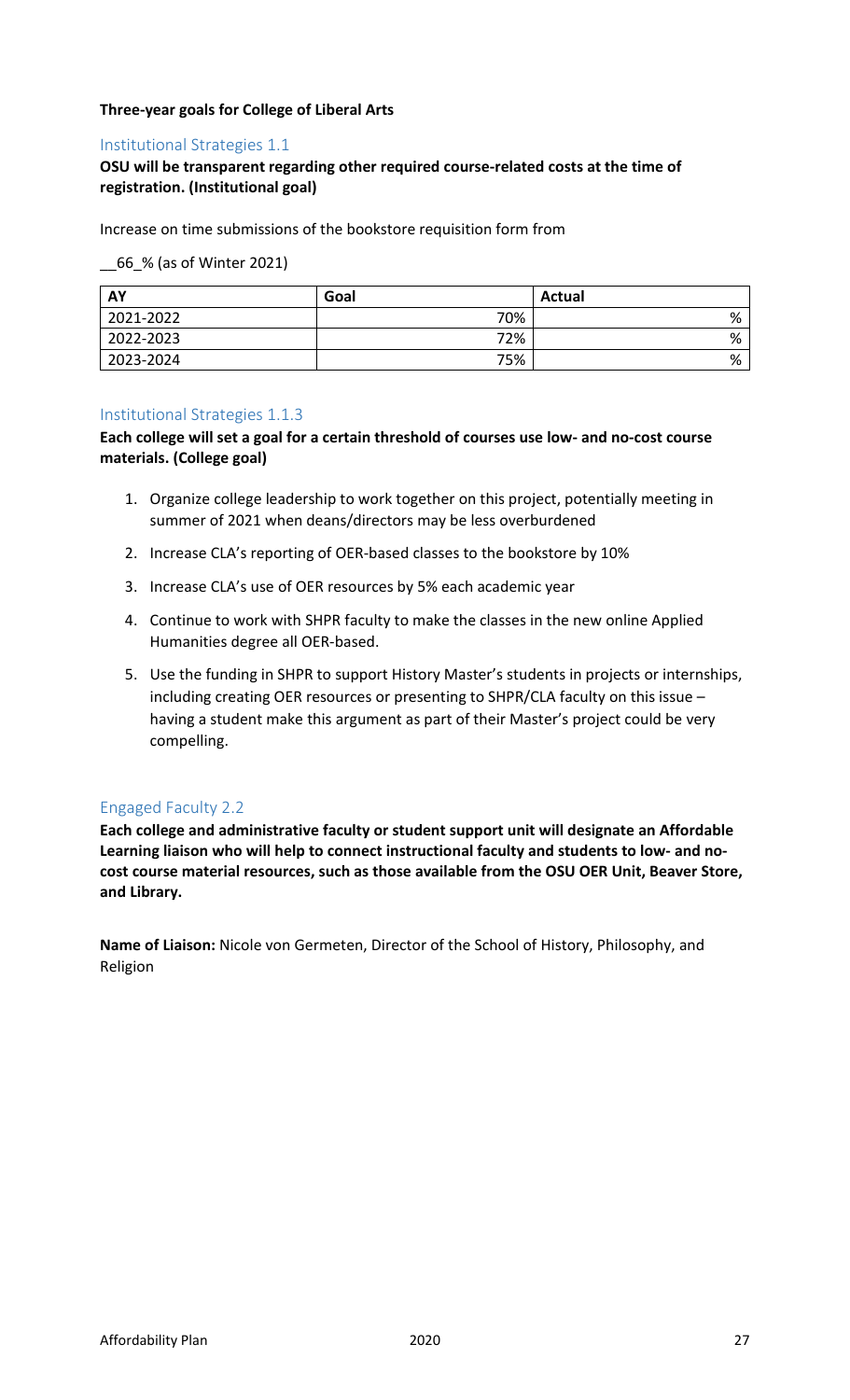## **Three-year goals for College of Pharmacy**

## Institutional Strategies 1.1

## **OSU will be transparent regarding other required course-related costs at the time of registration. (Institutional goal)**

Increase on time submissions of the bookstore requisition form from

\_\_66\_% (as of Winter 2021)

| AY        | Goal | <b>Actual</b> |
|-----------|------|---------------|
| 2021-2022 | 70%  | %             |
| 2022-2023 | 72%  | %             |
| 2023-2024 | 75%  | %             |

## Institutional Strategies 1.1.3

## **Each college will set a goal for a certain threshold of courses use low- and no-cost course materials. (College goal)**

College of Pharmacy (PHAR prefix) sets a goal of 75% of faculty reporting on time for textbook requisitions and 25% low or no cost for AY 2022.

Increase the number of low cost/no cost sections from \_\_\_\_\_\_\_\_% (as of Winter 2021)

| <b>AY</b> | Goal | <b>Actual</b> |
|-----------|------|---------------|
| 2021-2022 | %    | %             |
| 2022-2023 | 25%  | %             |
| 2023-2024 | %    | %             |

# Engaged Faculty 2.2

**Each college and administrative faculty or student support unit will designate an Affordable Learning liaison who will help to connect instructional faculty and students to low- and nocost course material resources, such as those available from the OSU OER Unit, Beaver Store, and Library.** 

**Name of Liaison:** Theresa Filtz, Assoc. Dean of Academic Programs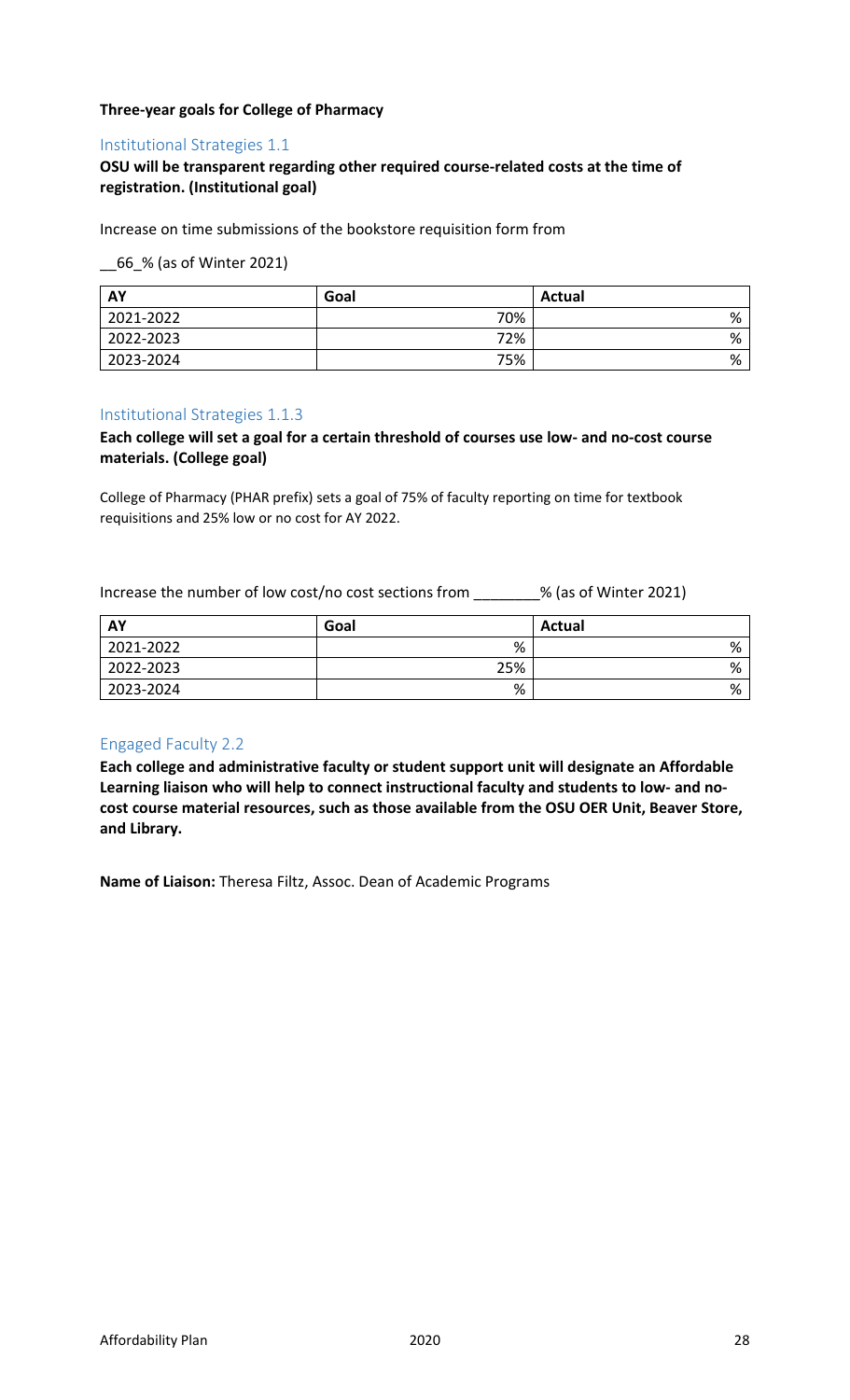## **Three-year goals for College of Public Health and Human Sciences**

## Institutional Strategies 1.1

## **OSU will be transparent regarding other required course-related costs at the time of registration. (Institutional goal)**

Increase on time submissions of the bookstore requisition form from

\_\_66\_% (as of Winter 2021)

| <b>AY</b> | Goal | <b>Actual</b> |
|-----------|------|---------------|
| 2021-2022 | 70%  | %             |
| 2022-2023 | 72%  | %             |
| 2023-2024 | 75%  | %             |

#### Institutional Strategies 1.1.3

**Each college will set a goal for a certain threshold of courses use low- and no-cost course materials. (College goal)**

Increase the number of low cost/no cost sections from \_\_\_\_\_\_\_\_% (as of Winter 2021)

| AY        | Goal | <b>Actual</b> |
|-----------|------|---------------|
| 2021-2022 | 50%  | %             |
| 2022-2023 | 55%  | %             |
| 2023-2024 | 60%  | %             |

## Engaged Faculty 2.2

**Each college and administrative faculty or student support unit will designate an Affordable Learning liaison who will help to connect instructional faculty and students to low- and nocost course material resources, such as those available from the OSU OER Unit, Beaver Store, and Library.** 

**Name of Liaison:** Vicki Ebbeck, Associate Dean for Student Success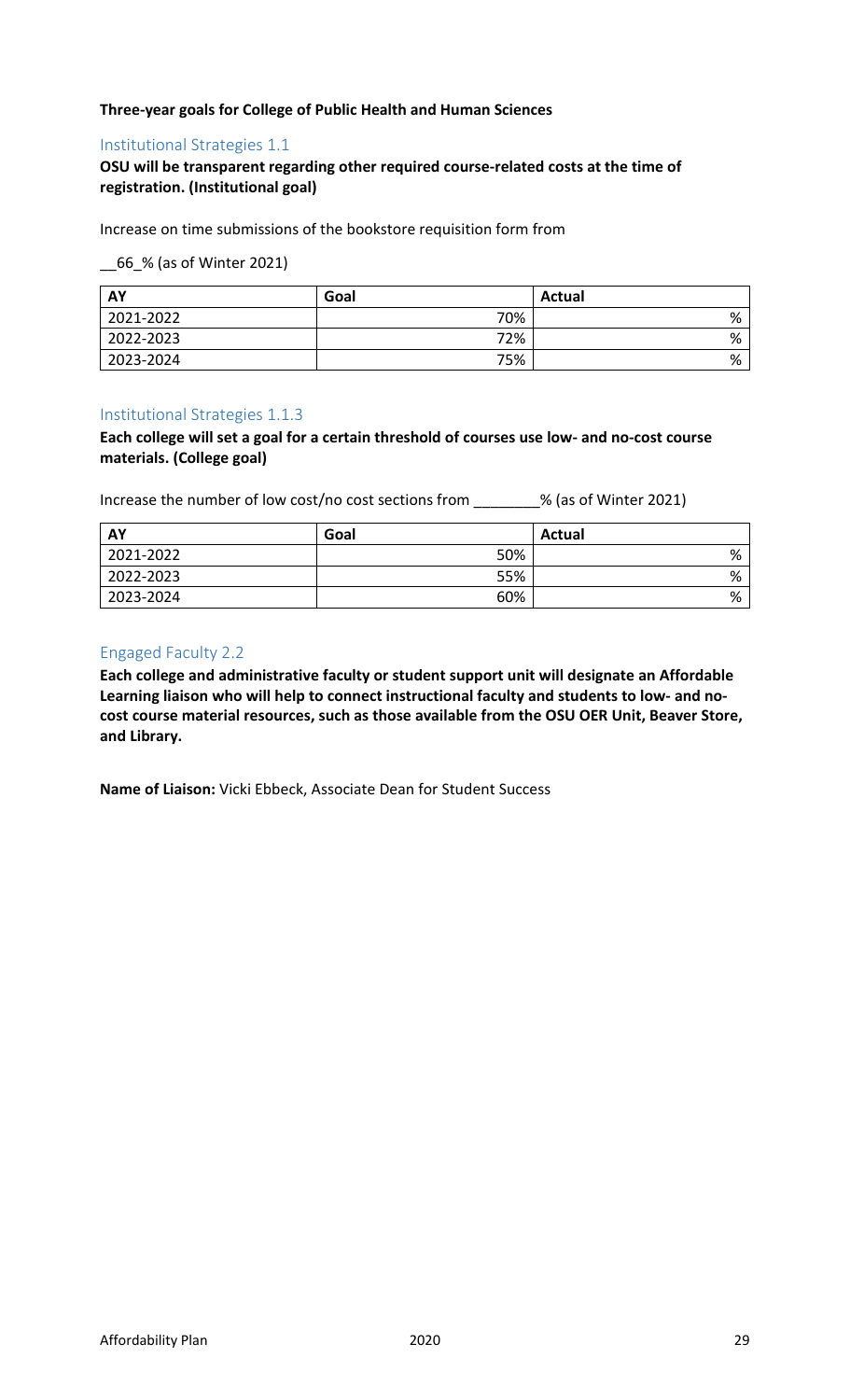## **Three-year goals for College of Science**

## Institutional Strategies 1.1

# **OSU will be transparent regarding other required course-related costs at the time of registration. (Institutional goal)**

Increase on time submissions of the bookstore requisition form from

\_\_66\_% (as of Winter 2021)

| AY        | Goal | <b>Actual</b> |
|-----------|------|---------------|
| 2021-2022 | 70%  | %             |
| 2022-2023 | 72%  | %             |
| 2023-2024 | 75%  | %             |

## Institutional Strategies 1.1.3

## **Each college will set a goal for a certain threshold of courses use low- and no-cost course materials. (College goal)**

#### A. College of Science plan for the academic year 2021 – 2022

There are several low cost courses delivered by the College of Science. Where we plan to make progress is in **our large enrollment courses**. The challenges we are facing in those courses is that they often involve multiple instructors. In such cases a textbook serves several purposes. If provides the structure of the course for both instructors and students. Instructors need to come to consensus on which structure is appropriate for the course.

Discussions on the choice of textbook are often informed by the experience instructors had when they were students and were using textbooks. Students in this day and age have a very different view of what a textbook is. The internet is their textbook. Traditional textbooks present material in an orderly fashion. Most instructors learned by following these logical steps. They succeeded in mastering the material that way. But in many cases that is not the way students learn. It is also not the manner in which research develops.

In order to make progress on providing low cost courses, we first need to **educate all people involved what the role of a textbook is, and why there are now better alternatives**. If the request is to replace expensive textbooks by free versions, instructors will find many reasons why these free textbooks are not adequate. And they will be correct from their perspective.

Several instructors in the College of Science have a very strong interest in providing low cost alternatives. In addition, there is experience in Physics Department with providing all required content without the use of a textbook, but using internet resources. **Our goal for the academic year 2020-2021 is to bring many of these motivated instructors together. We recognize that any meaningful change will have to be initiated by these instructors and not by an administrative mandate. Once we have a group of instructors who are dedicated to providing a low cost alternative structure to course delivery we can make progress.** Our goal for the coming year is to provide these motivated instructors an organizational framework from which they can make progress.

#### B, Rational

Many years ago the general belief was that mastering material was an individual act of a student struggling with lecture material. After listening to a professor speak for an hour, students were to go to the library and use books to consolidate their understanding. But they were also supposed to discuss their ideas with fellow students and the lecturer. And then textbooks were invented. All material was now contained in one silo, and going outside that silo was not needed. However well the intentions of these textbooks were, they really narrowed the acts of learning down to a single student. The vision of learning became to be seen as a struggle between one student and the textbook. Fortunately, we now have rediscovered that learning is a social activity. It is important to use active engagement strategies that force students to interact with each other. We also want students to go outside again and look for external resources.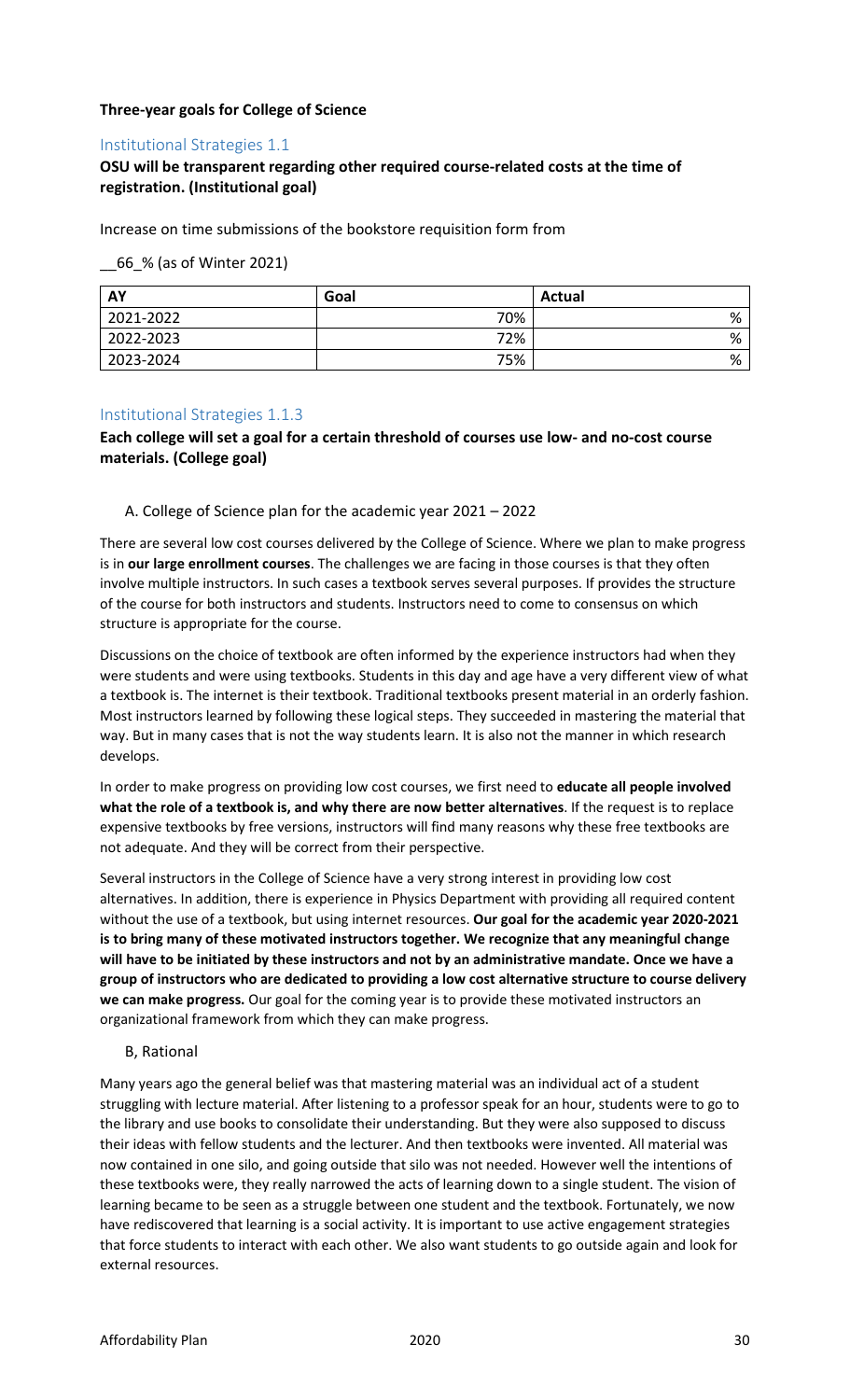The availability of external resources has exploded in the last ten years. Students will use these resources to study. The majority of students do not buy a textbook for an introductory class. Students use Kahn and Chegg as study tools. One-note study sheets are very effective to collect material as links, since there is really no good reason to copy. Using such note sheets requires internet access. Solutions to all end-of-chapter problems in the textbooks you are using are posted on-line and used as study tools. All your previous exam questions and solutions are posted on-line as well. Most importantly, we are encouraging the students to use external sources as part of their learning. The internet is now the dominant external source. The whole K-12 educational system does the same. The internet cannot be ignored, our task is to help students to make use of the internet resources in an optimal manner. The internet is the modern library.

Textbooks evolved as well. Where originally they presented mainly a collection of content, later enriched by end-of-chapter problems, they now mix content and workbook like activities. As a result, textbooks have become very expensive. This is somewhat surprising, since there is quite a bit of competition in the textbook market.

Many faculty members grew up using textbooks. As a result, we see that there are very strong opinions on the quality of textbooks. Anybody who has been involved in discussions on the choice of textbooks will attest to that. All these discussions, however, are based on the point of view of the teacher. They are based on the perceived need of saying exactly the right thing at the right time. That might be important if students' learning was linear and progressive, but we know that is not the case. Students' ideas are very fluid in the beginning, and narrow down on a more precise target during the learning process. Even if our messaging were always precise, the target reached by the students might completely miss the mark! In other words, the details in presentation in a textbook tend to be quite irrelevant to the learning of the student. Of course that does not make the overall structure irrelevant, one has to start at some beginning.

Faculty members use textbooks as a scaffolding for their content structure. The lecture organization is often directly related to the sequence in a given textbook. This is the reason that changing textbooks is so hard for faculty members. But this puts the cart before the horse. When teaching a certain subject, a faculty member can decide on the sequence of topics to be covered. If there is a textbook, why not assign chapters in the order the faculty member prefers? Think Hopscotch, by Julio Cortazar. In other words, very often it is not relevant to use a reference text that does things exactly the way we like it. This is actually the reasons that we have a glut of textbooks, if one is not happy with any textbook, write your own.

Suppose we do want to hang on to a reference text. In many cases there are free textbooks that cover the same content. They are often rejected because they do not fit the expectations of a faculty member. The explanations might not be as clear as we think we can do. There are too many errors in that free textbook. Sometimes that is indeed the case, but that is not true for the majority of free textbooks. In many cases from the point of view of the student a free textbook provides equal leaning opportunities. But it will require adaption by the instructor, and a review of what the instructor find essential in the course.

The reality is the following. Suppose in our course we discuss topic1 through topic12 in a specific order. When working on topic1, many students will go home and search for topic1 on the internet. They will use whatever material pops up. This is how they were trained before going to college! A faculty member might think that the quality of information can be controlled by assigning reading material in a textbook. If a faculty member assigns an expensive textbook, however, students will not go there unless they have access to pirated copies. One can assign chapters in a free textbook, with better success. Many students will start there, but still go looking things up. How can we say that is a wrong procedure, if we expect the same behavior when we do research?

The problem with having low cost educational materials is in general not their availability. We need a paradigm shift in the minds of many instructors. We need to accept how most of our students are studying, and make use of that. Using a free textbook, even we think it is quite imperfect, helps guide the students. Some instructors have been really creative, and compiled libraries of internet resources for the student. That is a time consuming pre-selection process, but possibly very productive!

As a final word, no matter what we want to prescribe as study material, we need students to work on mastering this material in both group work and individual work. Some instructors want to control the group work, but that is a losing strategy. If a group decides that based on their evidence the moon is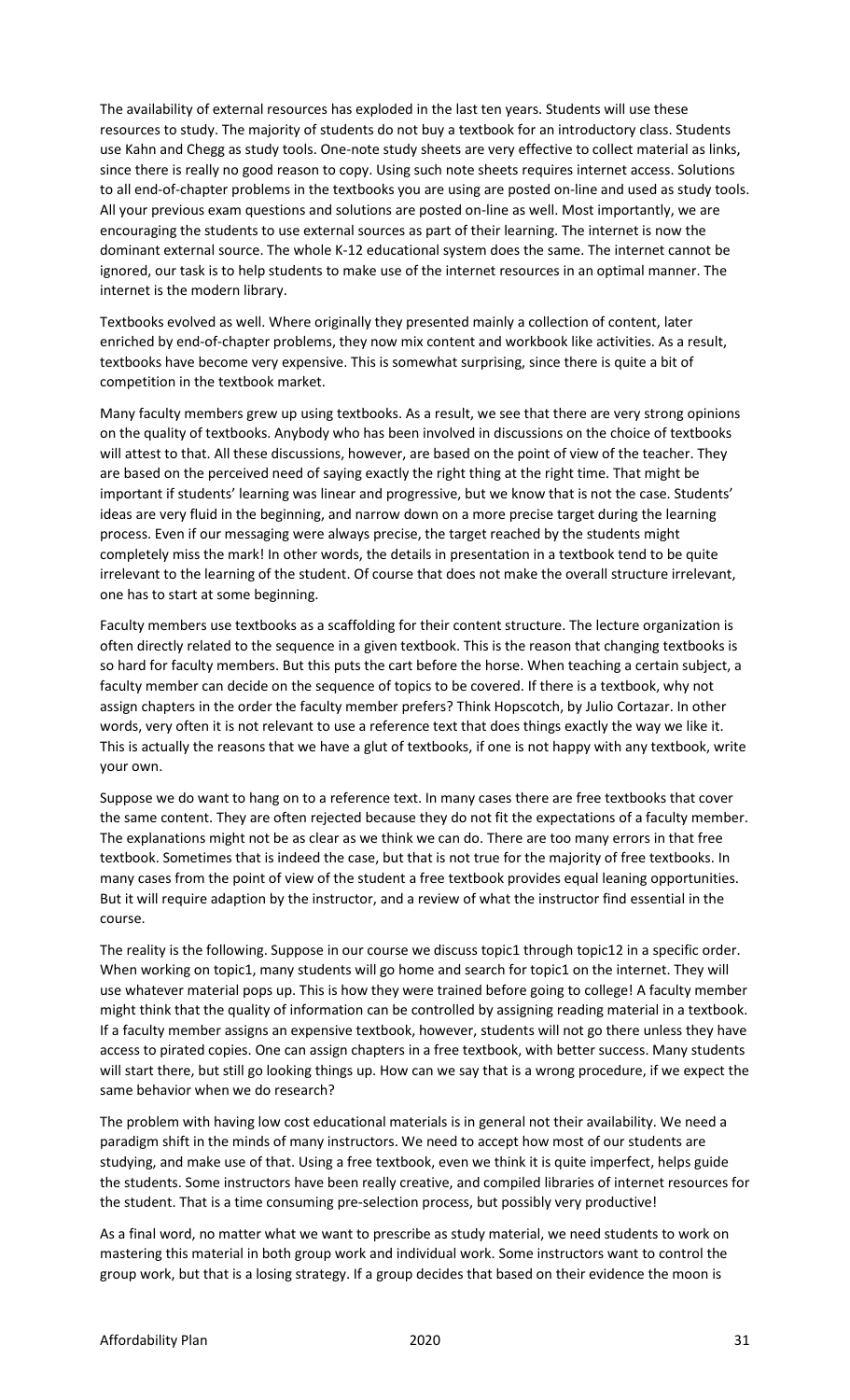made of green cheese, so be it. As long as you can interrogate their evidence, point at a weak spot, have them reanalyze and come to a different conclusion, you are in good shape. And one should never forget that you might be the one who is wrong.

# Engaged Faculty 2.2

**Each college and administrative faculty or student support unit will designate an Affordable Learning liaison who will help to connect instructional faculty and students to low- and nocost course material resources, such as those available from the OSU OER Unit, Beaver Store, and Library.** 

**Name of Liaison:** Henri Jansen, Associate Dean, Academic and Student Affairs